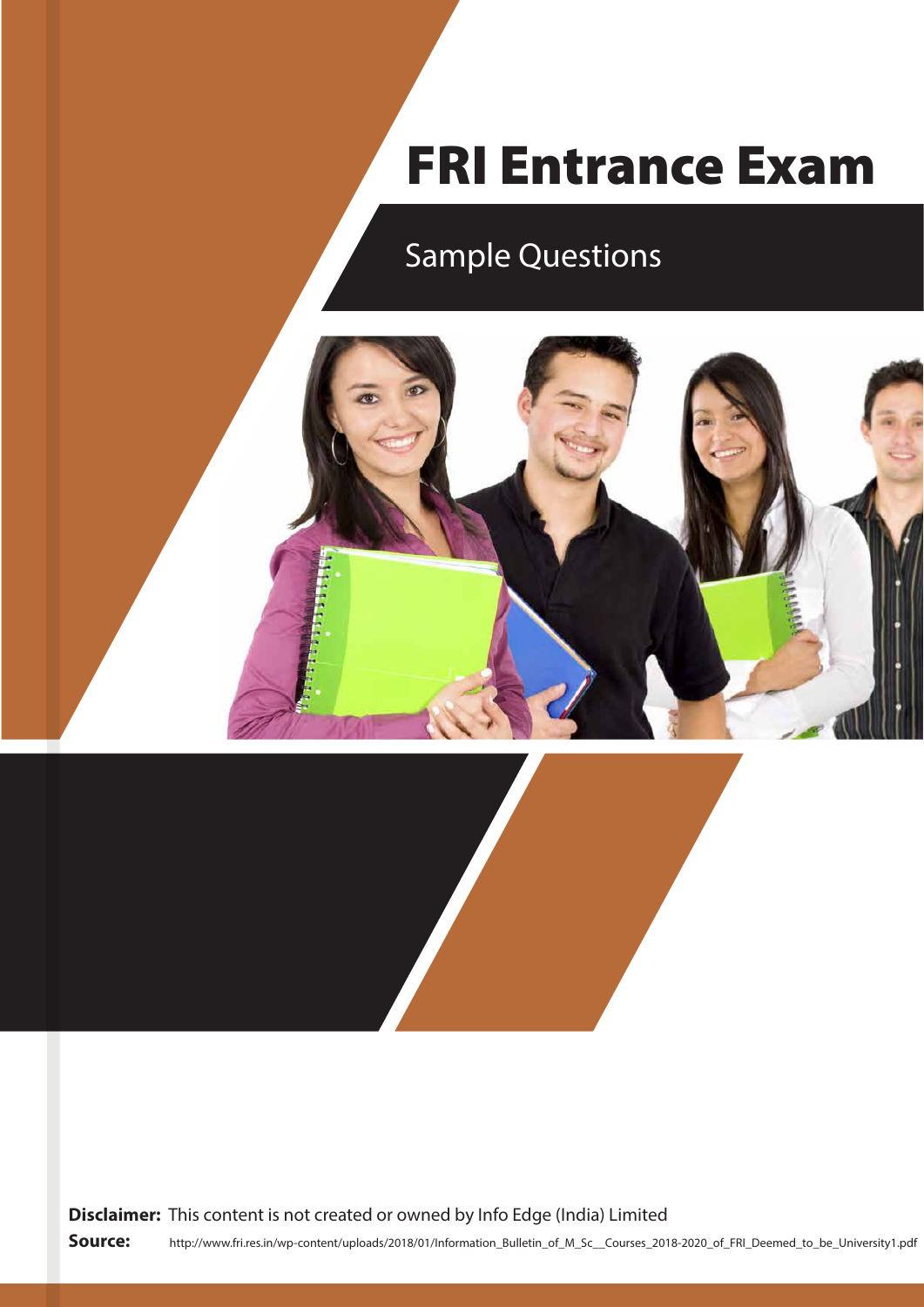e) Each question will be followed by four alternative answers. The candidate is required to select the one which he/she feels is correct answer. The detail instructions will be printed on the answer sheet. The candidate is advised to go through the instructions.

# f**) There will be negative marking for wrong answer to the extent of one-fourth (¼) of the marks allotted to the questions.**

- g) No page from the test booklet is to be torn or removed. If candidate is found tearing any paper from the test booklet, he/she is liable to be punished for use of unfair means.
- h) Inner cover page of the Test Booklet or the blank space/pages at the end of the Test Booklet may be used for rough work.
- i) In case of any dispute it will be subject to jurisdiction of Dehra Dun court only.

# **SAMPLE WRITTEN TEST QUESTIONS**

The set of questions given below will familiarize the candidates with the type of Questions in the FRI Deemed to be University Admission Test. These questions are only indicative of the nature of the test and it is possible that types of questions not illustrated here may appear in the test.

# **ANSWER ALL THE QUESTIONS**

- 1. Evaporation takes place at ---------------- temperature/s
	- a. A fixed
	- b. Boiling
	- c. All
	- d. Melting
- 2. The atmospheric pressure is due to the -------------- of the air acting on unit area of any surface
	- a. Mass
	- b. Weight
	- c. Volume
	- d. Area
- 3. The force of attraction between similar kinds of molecules is called the force of ------
	- a. Cohesion
	- b. Adhesion
	- c. Repulsion
	- d. None of the above
- 4. The amount of matter contained in a body is called---------------
	- a. Weight
	- b. Mass
	- c. Gravity
	- d. Volume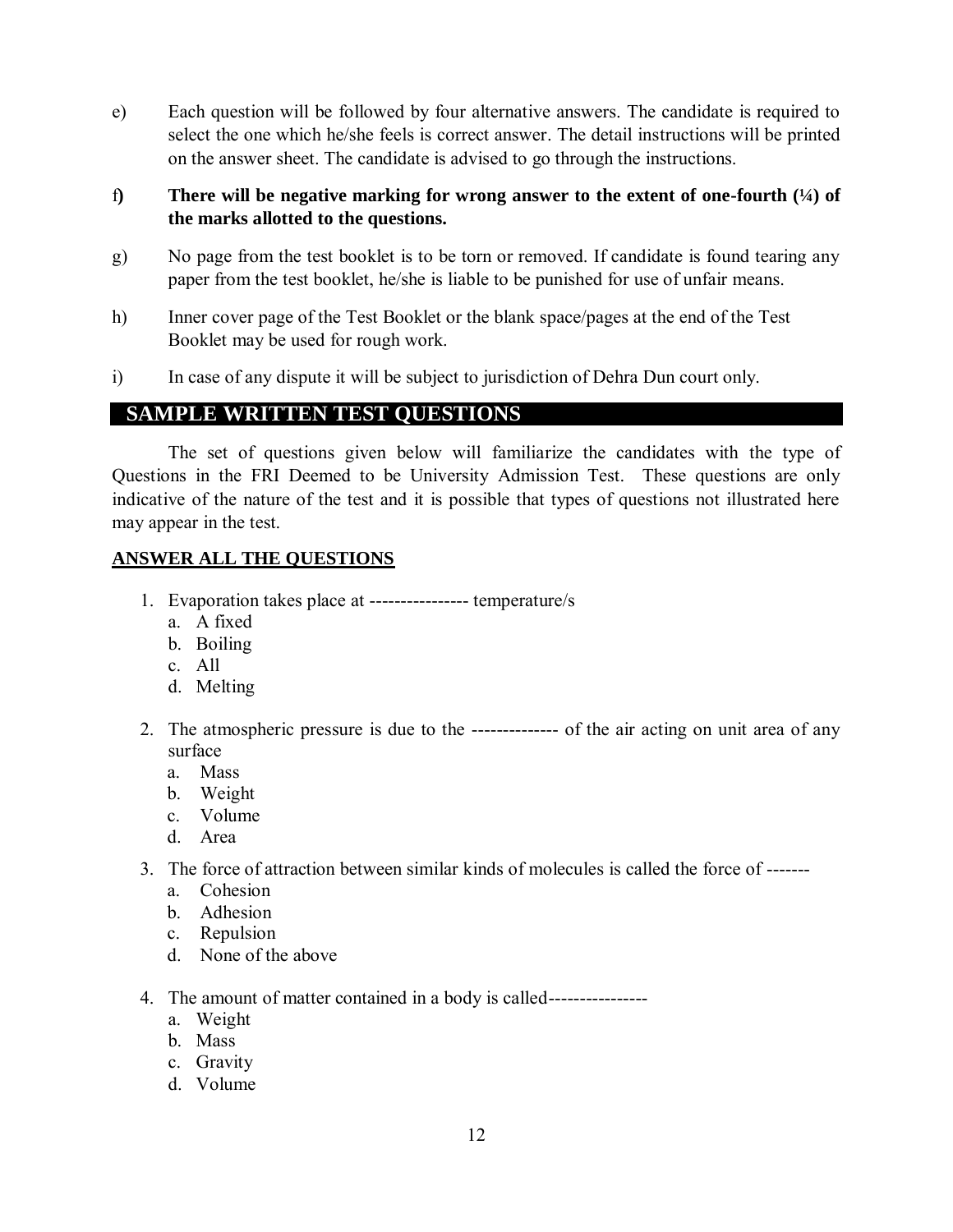- 5. Property of material which allows it to be drawn out into plane sheet is -----------
	- a. Ductility
	- b. Solderability
	- c. Super conductivity
	- d. Malleability

6. -------------- radiations can damage or destroy the cells of living organisms.

- a. Solar
- b. Nuclear
- c. Sulphur
- d. CO<sup>2</sup>

7. The magnetic lines of force ---------- intersects with each other.

- a. can
- b. never
- c. sometimes
- d. most of the times
- 8. The material which can be deformed permanently by heat and pressure is called a ---
	- a. Thermoplastic
	- b. Thermoset
	- c. Polymer
	- d. None

9. ------------ converts electrical energy to mechanical energy

- a. An electric motor
- b. A generator
- c. A dynamo
- d. A transformer

#### 10. Identify the vector quantity from the following

- a. Heat
- b. Angular momentum
- c. Time
- d. Work

#### 11. Work done in a free expansion process is -------------

- a. Zero
- b. Minimum
- c. Maximum
- d. Positive
- 12. The splitting of different colours of light in a prism is -----------
	- a. Refraction of light
	- b. Diffraction of light
	- c. Dispersion of light
	- d. Reflection of light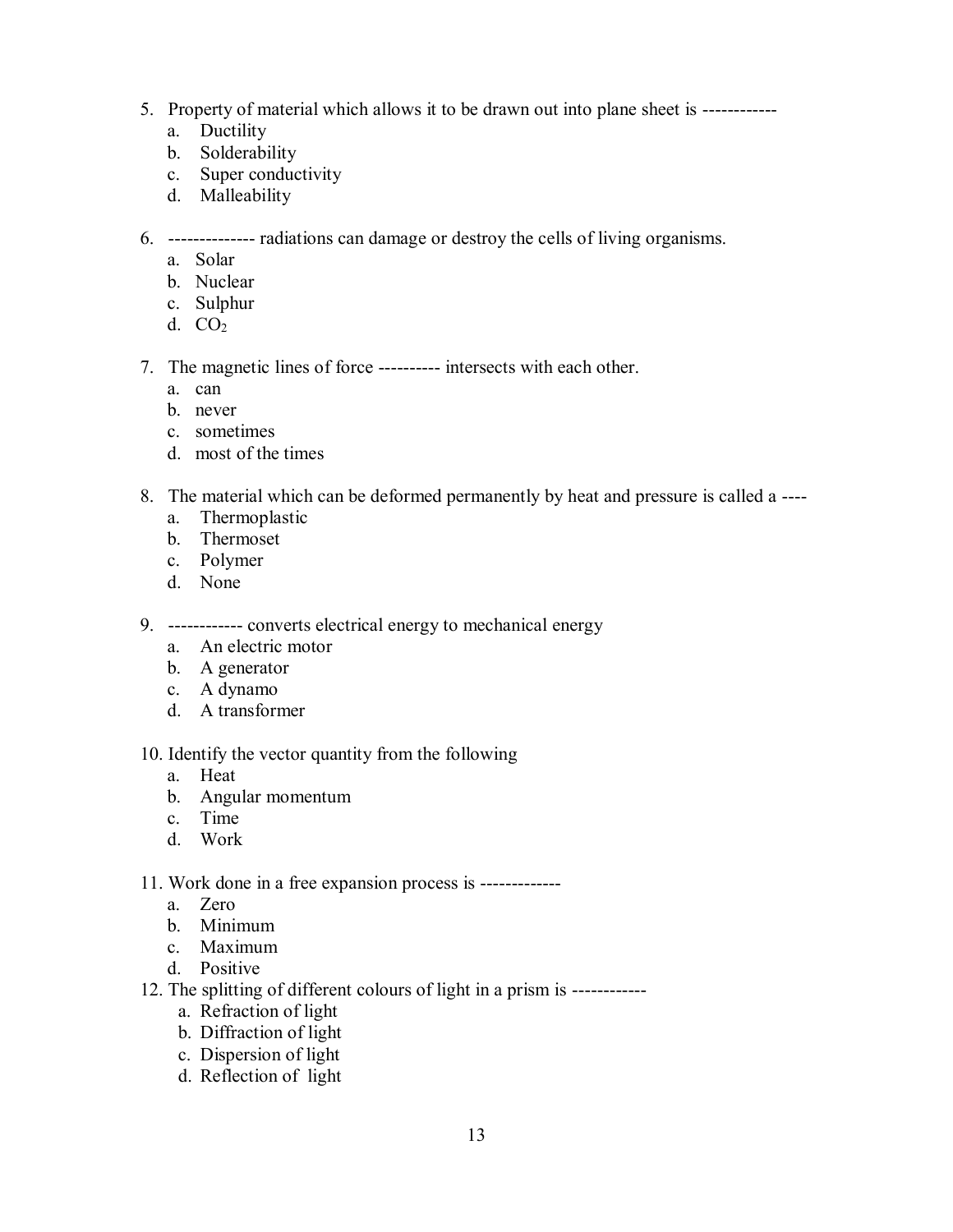- 13. Over the elastic range of a material, stress and strain are related to each other in a ----
	- a. Exponential manner
	- b. Logarithmic manner
	- c. Linear manner
	- d. None of the above
- 14. The principle that all microscopic physical entities have both wave and particle properties is called the wave-particle:
	- a. Singularity
	- b. Duality
	- c. Infinality
	- d. Nullility

# 15. Which of the following alkanes has 80% of carbon?

- a. Ethane
- b. Methane
- c. Propane
- d. Butane

# 16. The shape of p orbital is

- a. Spherical
- b. Dumb bell
- c. Rectangular
- d. Oval

# 17. In α- decay

- a. Z and A are unchanged
- b. Z decreases by 4 and A decreases by 2
- c. Z decreases by 2 and A decreases by 4
- d. Z decreases by 4 and A decreases by 4
- 18. The unit of viscosity is:
	- a. poise
	- b. centipoise
	- c. Both a and b
	- d. None of the above
- 19. The pH of boiling water is
	- a. 7
	- b.  $>7$
	- c.  $\leq$ 7
	- d. Cannot be predicted
- 20. IUPAC name of succinic acid is
	- a. 1,4-butanedioic acid
	- b. Butanoic acid
	- c. Butane-1,4-dioic acid
	- d. 1-Butane-4-dioic acid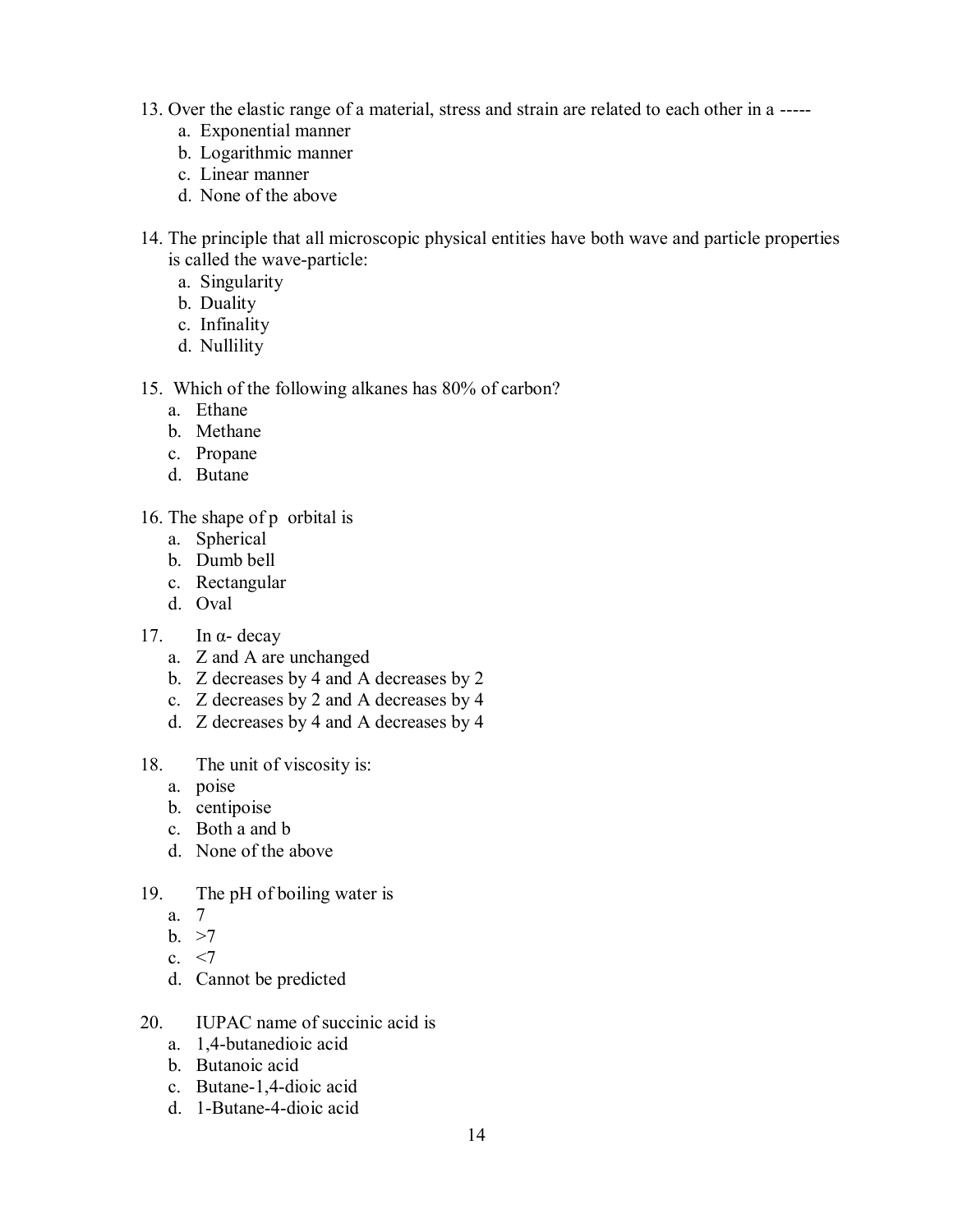- 21. Alkylation of nitrobenzene results into formation of
	- a. *o*-alkyl nitrobenzene
	- b. *p*-alkyl nitrobenzene
	- c. *o* and *p-*alkyl nitrobenzene
	- d. *m-*alkyl nitrobenzene
- 22. Heterolytic fission of a covalent bond can form
	- a. Free radicals
	- b. Carbocation only
	- c. Carbanion ion only
	- d. Both carbocation and carbanion
- 23. If the valence shell electronic structure for an element is  $\text{ns}^2 \text{np}^6$ , this element will belong to
	- a. Alkali metal
	- b. Inert metal
	- c. Noble gas
	- d. Halogen
- 24. Schiff base is a product of reaction of primary amine with
	- a. Aldehyde only
	- b. Ketone only
	- c. Carbonyl compounds
	- d. None of the above
- 25. On moving top to bottom in VII<sup>th</sup> group of periodic table, electronegativity of elements
	- a. Increases
	- b. Decreases
	- c. First increases then decreases
	- d. First decreases then decreases
- 26. The units of a rate of a reaction are
	- a. Mole- $L^{-1}$ -Sec<sup>-1</sup>
	- b. Mole-  $L-Sec^{-1}$
	- c. Mole<sup>-</sup>  $L^{-1}$ -Sec
	- d. Mole- L-Sec
- 27. Which of the following is a colligative property?
	- a. Elevation in boiling point
	- b. Depression in freezing point
	- c. Both of the above
	- d. None of the above
- 28. Blood is an example of
	- a. Sol
	- b. Gel
	- c. Suspension
	- d. None of the above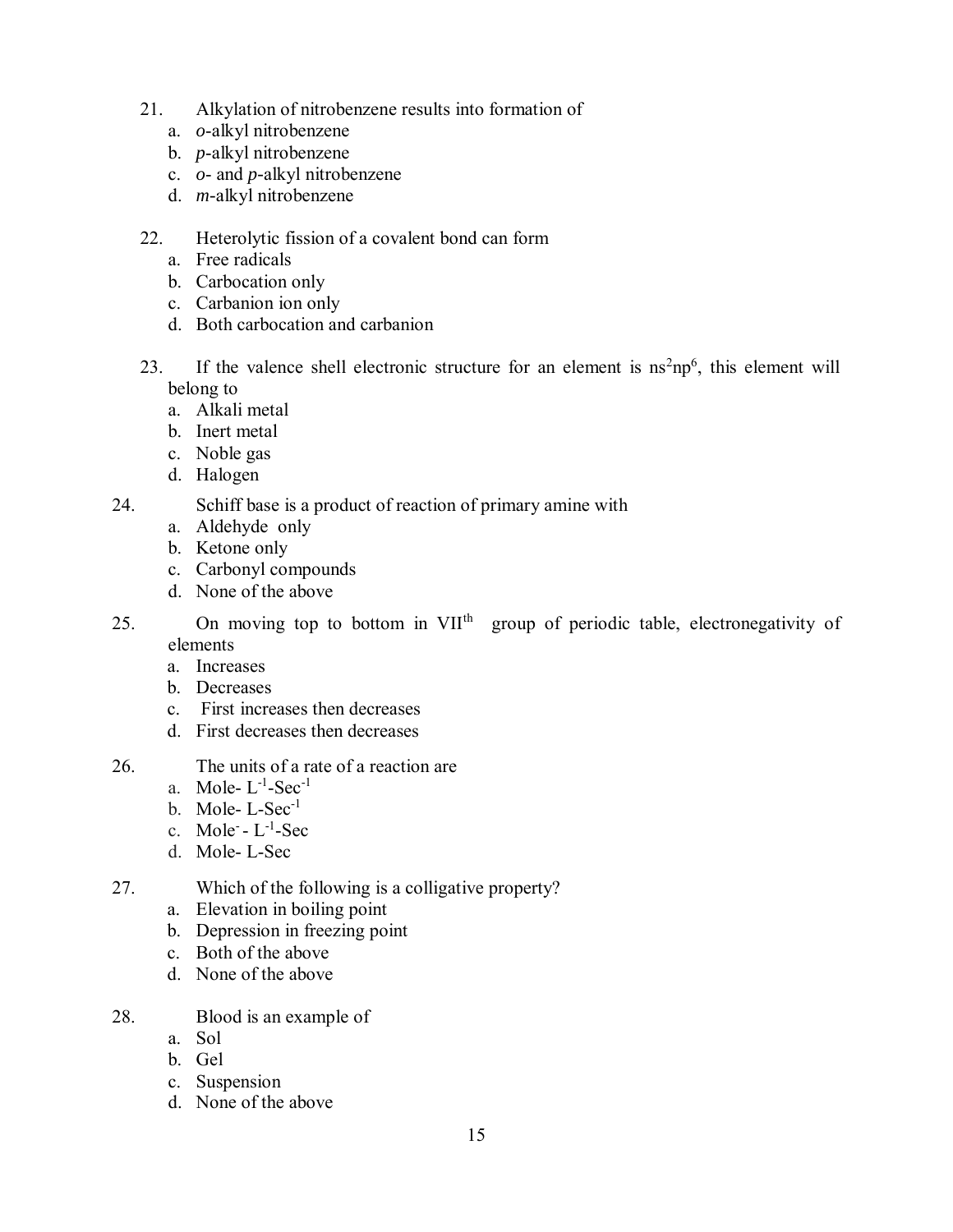| 29. A Shield area composed of geologically ancient rocks of diverse origin:<br>a. Peninsula<br>c. Indo-gangetic Plain                    | b. Extra-Peninsula<br>d. All the three                 |  |
|------------------------------------------------------------------------------------------------------------------------------------------|--------------------------------------------------------|--|
| 30. Average altitude of Lesser Himalayan Zone is:<br>b. 2000m<br>a. 1000m                                                                | c. 3000m<br>d. 4000m                                   |  |
| 31. Rate of weathering depends upon:<br>a. Nature of rocks<br>b. Climate<br>c. Topography                                                | d. All the three                                       |  |
| 32. Asaphus is found in:<br>a. Brachiopods<br>b. Trilobites                                                                              | c. Crinoids<br>d. Bryozoa                              |  |
| 33. Average specific gravity of all non-metallic minerals is:<br>b. 2.5<br>a. 1.5                                                        | c. $3.5$<br>d. $4.5$                                   |  |
| 34. Chemical composition of orthoclase:<br>a. Hydrous magnesium silicate<br>c. Sodium aluminum silicate                                  | b. Potassium aluminum silicate<br>d. None of the three |  |
| 35. Rocks which are formed during the solidification of magma near the earths<br>Surface:<br>a. Plutonic rocks<br>c. Volcanic rocks      | b. Hypabyssal rocks<br>d. All the three                |  |
| 36. Most faults in the Himalaya are<br>a. Strike slip fault b. Thrust                                                                    | c. Normal fault<br>d. Landforms                        |  |
| 37. The most important mineral in the Garnet group is:<br>a. Grossularite<br>c. Uvarovite                                                | b. Pyrope<br>d. All the three                          |  |
| 38. When lateral pressure brings change in the rocks, this process is called:<br>a Thermal metamorphism<br>c. Static metamorphism        | b. Dynamic metamorphism<br>d. local metamorphism       |  |
| 39. When temperature ranges from human body to boiling point of water, the springs are:<br>a. Mineral spring<br>c. Hot spring and Geyser | b. Scarp foot spring<br>d. Dip foot spring             |  |
| 40. Admantine is the typical luster of:<br>a. Quartz<br>c. Diamond                                                                       | b. Galena<br>d. Topaz                                  |  |
| 41. Name the non reducing sugar from the following<br>a. Glucose<br>b. Fructose<br>Mannose<br>$\mathbf{c}$ .<br>d. Sucrose               |                                                        |  |
|                                                                                                                                          | 16                                                     |  |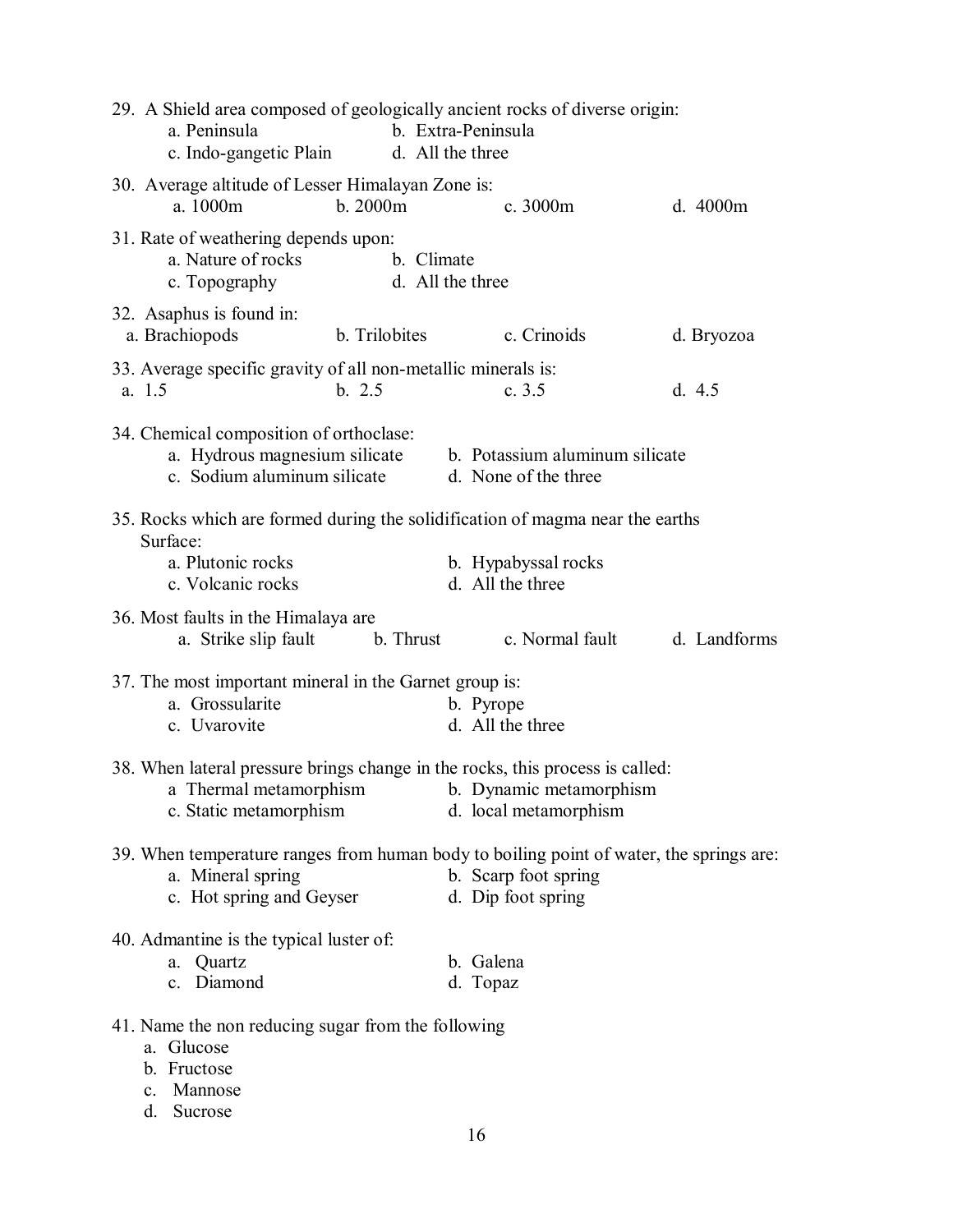| 42. Osmosis is the diffusion of<br>Water<br>a.<br>Solute particle<br>$\mathbf{b}$ .<br>c. Gas<br>d.<br>Energy |                                                                                                                                                                                        |                                                                                      |                                                                                                   |
|---------------------------------------------------------------------------------------------------------------|----------------------------------------------------------------------------------------------------------------------------------------------------------------------------------------|--------------------------------------------------------------------------------------|---------------------------------------------------------------------------------------------------|
| a. Virus                                                                                                      | b. Bacteria                                                                                                                                                                            | 43. Which of the following organisms does not obey the 'Cell Theory'?<br>c. Fungi    | d. Plants                                                                                         |
| a. Hrdrophytes                                                                                                | 44. Plants that grow in saline water are known as?<br>b. Thallophytes                                                                                                                  | c. Halophytes                                                                        | d. Mesophytes                                                                                     |
| a. Cholesterol                                                                                                | b. Urea                                                                                                                                                                                | 45. Which of the following impart yellow colour to urine in humans?<br>c. Bile salts | d. Urochrome                                                                                      |
| d. Formation of auxins                                                                                        | 46. Fruits after ripping become soft. It is due to?<br>a. Dissolution of tannins in sap<br>b. Dissolution of middle lamella<br>c. Formation of ethylene gas                            |                                                                                      |                                                                                                   |
| a. Pinus                                                                                                      | 47. Vessels are present in all plants except<br>b. Rose                                                                                                                                | c. Gnetum                                                                            | d. Gingko                                                                                         |
| a. Jute                                                                                                       | b. Hemp                                                                                                                                                                                | 48. Which of the following are the examples of phloem fibres<br>c. Flax              | d. All the above                                                                                  |
| a. Manganese                                                                                                  | 49. Which of the following is micronutrient of the plant<br>b. Phosphorus                                                                                                              | c. Calcium                                                                           | d. Magnesium                                                                                      |
| a. Unicellular                                                                                                | 50. Yeast is unlike bacteria in being<br>b. Multicellular                                                                                                                              | c. Prokaryotic                                                                       | d. Eukaryotic                                                                                     |
| a. Starch                                                                                                     | b. Lipid                                                                                                                                                                               | 51. Fungi usually store the reserve food material in the form of<br>c. Glycogen      | d. Protein                                                                                        |
|                                                                                                               | a. Division-Class-Order-Family-Tribe-Genus<br>b. Class-Order-Division-Family-Species-Tribe<br>c. Tribe-Genus-Class-Division-Family-Order<br>d. Family-Order-Genus-Tribe-Division-Class | 52. What is the correct descending sequence of taxonomic categories?                 |                                                                                                   |
| 53. First transgenic crop is<br>a. Tobacco                                                                    | b. Wheat                                                                                                                                                                               | c. tomato                                                                            | d. Maize                                                                                          |
| a. 20                                                                                                         | b. 27                                                                                                                                                                                  | c.40                                                                                 | 54. The error degree of freedom for a RBD design with 10 treatments and 4 replications is<br>d.36 |
|                                                                                                               |                                                                                                                                                                                        |                                                                                      |                                                                                                   |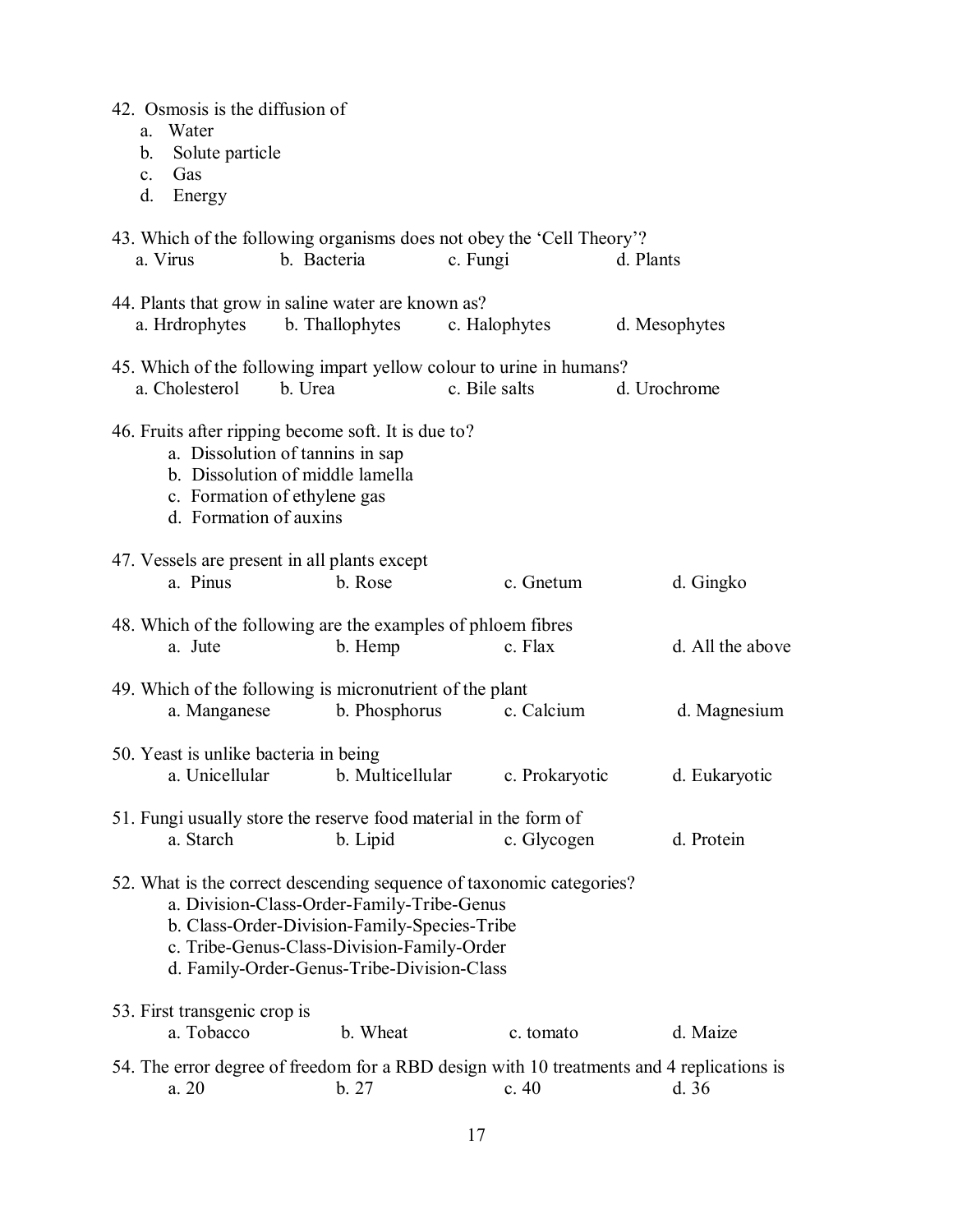| 55. Growth of plant towards light is called?<br>a. Phototropism                                                                                                                 | b. Photorespiration | c. Photocromatism                             | d. Photoperiodism |
|---------------------------------------------------------------------------------------------------------------------------------------------------------------------------------|---------------------|-----------------------------------------------|-------------------|
| 56. The C: N ratio of humus is<br>a. 20:1                                                                                                                                       | b. 100:1            | c. $10:1$                                     | d. $400:1$        |
| 57. Plants absorb phosphorus in the form of<br>a. $H_2PO_4$                                                                                                                     | b. PO <sub>4</sub>  | c. SSP                                        | d. P              |
| 58. Principle of Experimental design is given by<br>a. R A Fisher                                                                                                               | b. Wilcox           | c. Cox and Cochran d. WG Cochran              |                   |
| 59. Which one of the plant is the C4 plant?<br>a. Maize                                                                                                                         | b. Potato           | c. Pea                                        | d. Papaya         |
| 60. Which one of the following element is a constituent of protoplasm?<br>a. Sulphur                                                                                            | b. Calcium          | c. Iron                                       | d. Potassium      |
| 61. Which one of the following element is mobile in plants but immobile in soil?<br>a. Sulphur                                                                                  | b. Zinc             | c. Boron                                      | d. Phosphorus     |
| 62. Khaira disease in rice is due to the deficiency of<br>a. Boron                                                                                                              | b. Mn               | c. S                                          | d. Zn             |
| 63. The number of Agro-climatic zones of India is<br>a. 17                                                                                                                      | b. 7                | c. 15                                         | d.10              |
| 64. Norin - dwarf gene was introduced in which cereal?<br>a. Wheat                                                                                                              | b. Oat              | c. Rice                                       | d. Maize          |
| 65. The centre of origin of Triticum aestivum is<br>a. Chilean centre<br>b. South Mexican centre<br>c. Mediterranean centre<br>d. Near eastern region                           |                     |                                               |                   |
| 66. Which part of the plant cell is known as power house?<br>a. Golgi bodies                                                                                                    | b. Ribosomes        | c. Mitochondria                               | d. Lysosomes      |
| 67. According to the mode of regeneration, silviculture systems are classified in to:<br>a. High forests systems<br>c. Both a. and b.                                           |                     | b. Coppice system<br>d. None of these         |                   |
| 68. A silviculture system in which clear felling is done in form of strips which progress<br>successively in one time is known as<br>a. Clear strip system<br>c. Both a. and b. |                     | b. Alternate strip system<br>d. None of these |                   |
|                                                                                                                                                                                 |                     |                                               |                   |

18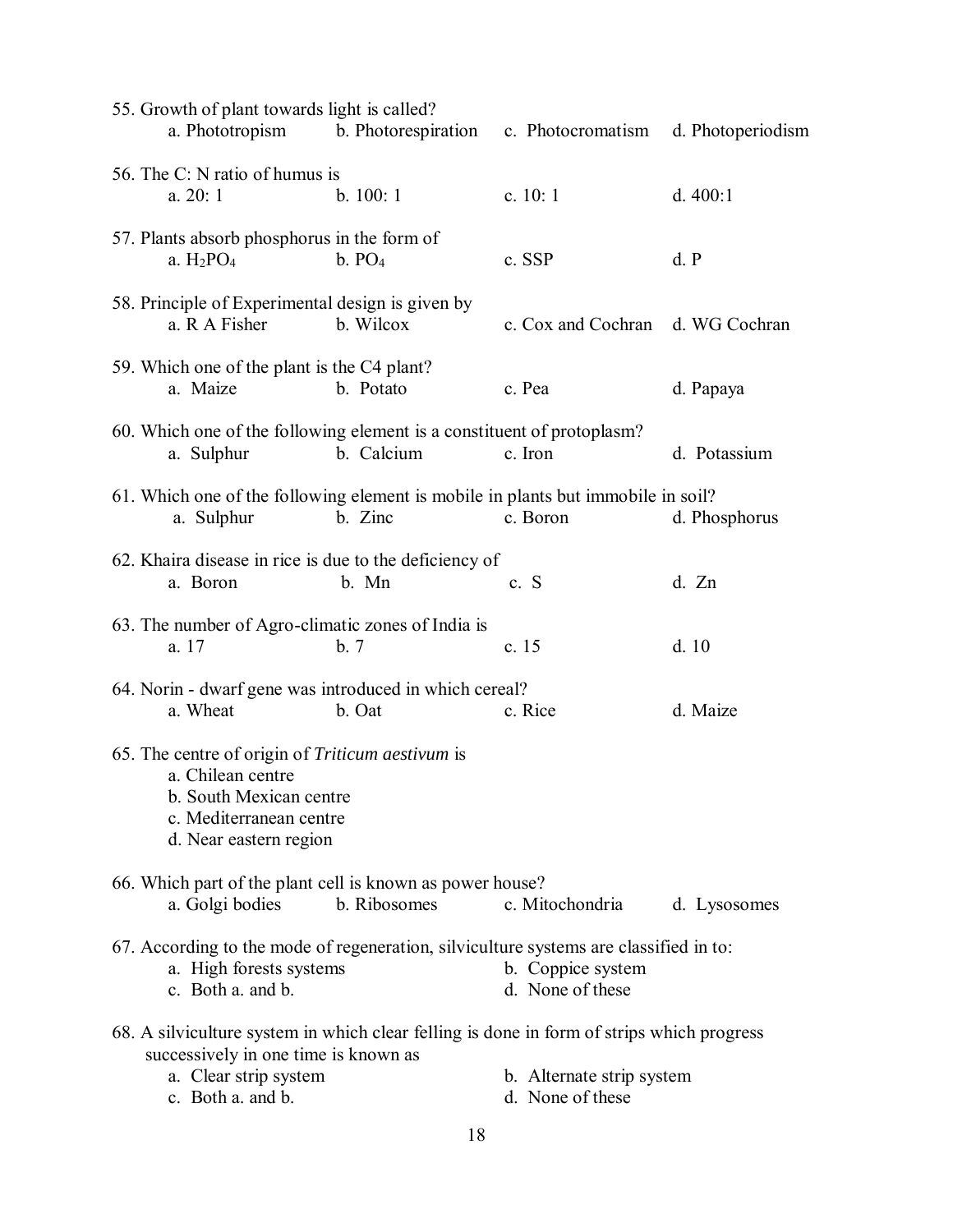| 69. Shelterwood-strip system evolved from<br>a. Uniform system<br>c. Clear felling system                                                                                        | b. Group system<br>d. Irregular shelterwood system                              |
|----------------------------------------------------------------------------------------------------------------------------------------------------------------------------------|---------------------------------------------------------------------------------|
| 70. Flowering season of Alnus nepalensis is<br>a. October – December<br>c. January - March                                                                                       | b. July to September<br>d. September to November                                |
| 71. Shorea robusta is a<br>a. Shade loving<br>c. Shade bearing                                                                                                                   | b. Light demanding<br>d. Shade tolerant                                         |
| 72. Populus deltoides sheds its leaves in the month of<br>a. January - February<br>c. February - March                                                                           | b. September – October<br>d. November – December                                |
| 73. Flowering in <i>Tectona grandis</i> occurs from:<br>a. June to September<br>c. July to October                                                                               | b. August to November<br>d. May to August                                       |
| 74. <i>Eucalyptus</i> species is native of<br>a. Canada<br>c. Australia                                                                                                          | b. the USA<br>d. Mexico                                                         |
| a. three<br>c. six                                                                                                                                                               | b. five<br>d. seven                                                             |
| 76. Casuarina equisetifolia<br>a. Western Himalaya<br>c. central India                                                                                                           | b. North east India<br>d. Coastal regions                                       |
| 77. Most important tree for plywood industry in India is<br>a. Eucalyptus hybrid<br>c. Eucalyptus teretecornis<br>78. Major forest types in India are<br>a. twelve<br>c. sixteen | b. Populus deltoides<br>d. Casurina equisatefolia<br>b. thirteen<br>d. eighteen |
| 79. Kathha or Cutch dye obtained from<br>a. Acacia nilotica<br>c. Acacia tortolis                                                                                                | b. Acacia catechu<br>d. Acacia mearensii                                        |
| 80. Lac or Lakh is an important non timber forest product obtained from<br>a. an insect<br>c. plant bark                                                                         | b. plant root extract<br>d. fungus                                              |
| 81. When was <i>Jawahar Rojgaar Youjna</i> was launched<br>a. 1989<br>b. 1991<br>c. 1993                                                                                         |                                                                                 |

d. 1995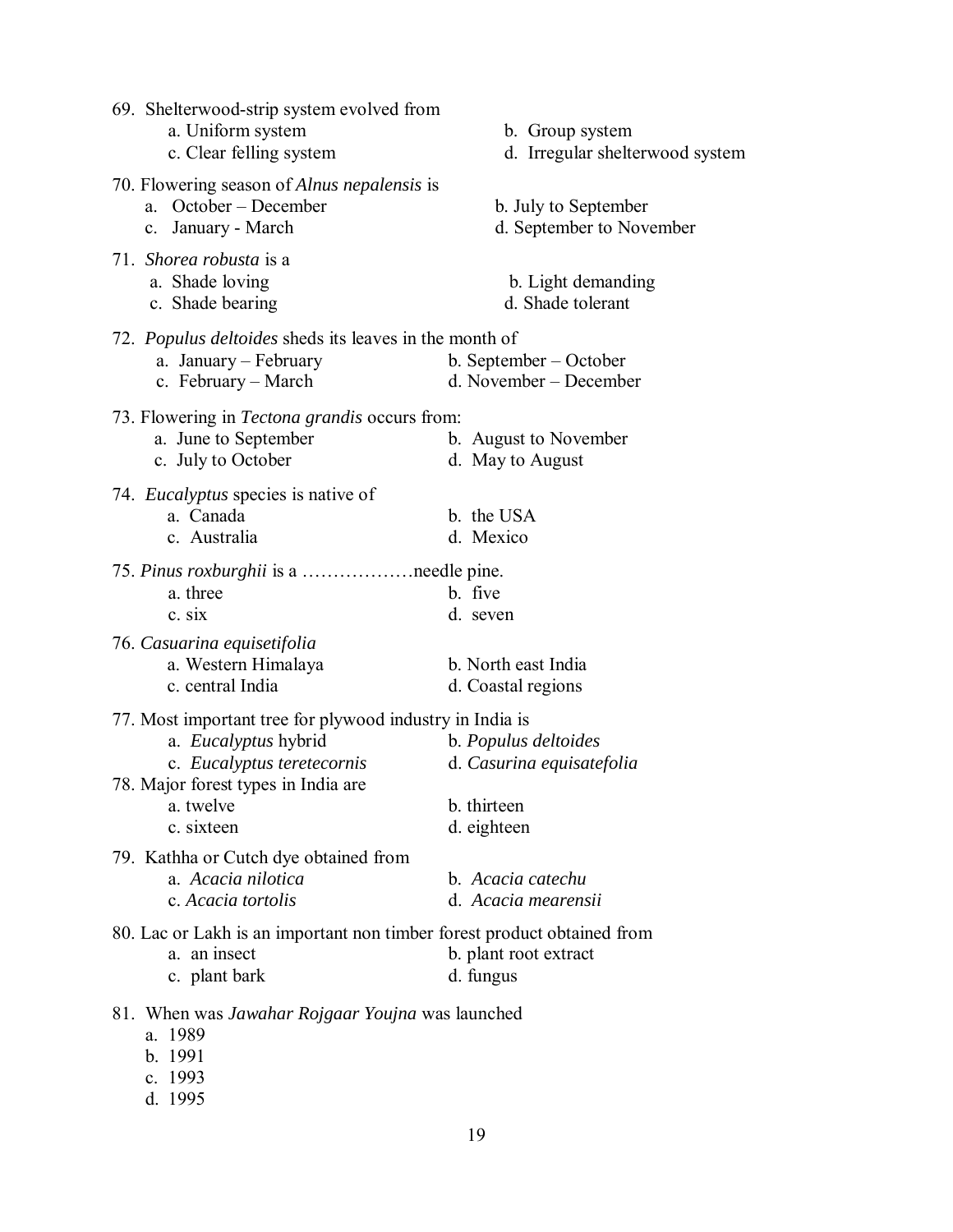- 82. FDI refers to
	- a. Fixed Deposit Interest
	- b. Foreign Deposit Investment
	- c. Foreign Direct Investment
	- d. Future Demonetization Initiatives
- 83. In India gold mines are located in
	- a. Kolar
	- b. Dhanbad
	- c. Raniganj
	- d. All of the above
- 84. What was  $10^{th}$  five year plan period
	- a. 2002-2007
	- b. 2007-2012
	- c. 1997-2002
	- d. 1999-2003
- 85. Main source of income in India is
	- a. Service sector
	- b. Agricultural sector
	- c. Industrial sector
	- d. Educational sector
- 86. Which is the highest National Award
	- a. Padma Vibhushan
	- b. Padma Shri
	- c. Bharat Ratna
	- d. Ashok Chakra
- 87. The 79<sup>th</sup> amendment of Indian constitution was related to
	- a. Reservation of SC and ST in Lok Sabha and State Assembly
	- b. Laying strong foundation for the Panchayati Raj institutions in the country
	- c. Administration of the Union Territories
	- d. Formation of Interstate Councils
- 88. Method of constitutional amendment is provided in the Article
	- a. 348
	- b. 358
	- c. 378
	- d. 368

#### 89. First general election was held in

- a. 1948
- b. 1951
- c. 1953
- d. None of the above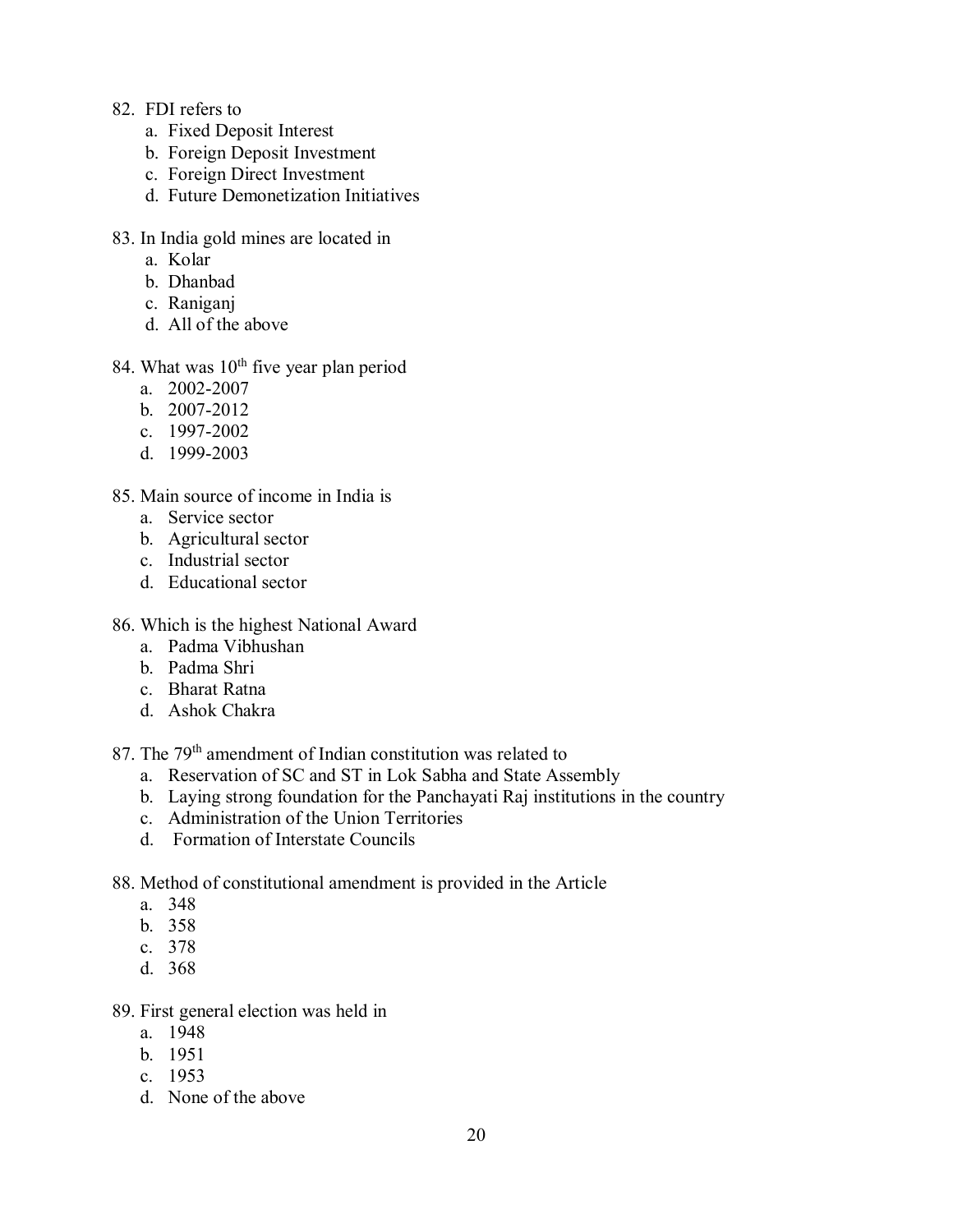90. First Finance Commission was constituted in

- a. 1950
- b. 1951
- c. [1952](http://envfor.nic.in/content/honble-minister-ef-ic-shri-prakash-javadekar-joins-office)
- d. 1953

91. First Municipal Corporation was set up in

- a. New Delhi
- b. Madras
- c. [Bombay](http://envfor.nic.in/content/honble-minister-ef-ic-shri-prakash-javadekar-joins-office)
- d. Calcutta
- 92. Executive head of the state Government is
	- a. Governor
	- b. Chief Minister
	- c. Prime Minister
	- d. President
- 93. The system of judicial review exist in
	- a. India and UK
	- b. UK and USA
	- c. India and USA
	- d. UK and Australia

# 94. Name of 16 digit identification number for each individual is

- a. UID
- b. Aadhar
- c. Both the above
- d. None of the above

# 95. In which year state of Jharkhand was formed

- a. 1999
- b. 2000
- c. 2001
- d. 2002

96. Sikkim was made integral part of India under

- a. 36<sup>th</sup> Amendment
- b. 38<sup>th</sup> Amendment
- c. 32<sup>nd</sup> Amendment
- d.  $30<sup>th</sup>$  Amendment
- 97. Who was Tagore of Punjab
	- a. Puran Singh
	- b. Amrita Pritam
	- c. Kartar Singh Duggal
	- d. None of the above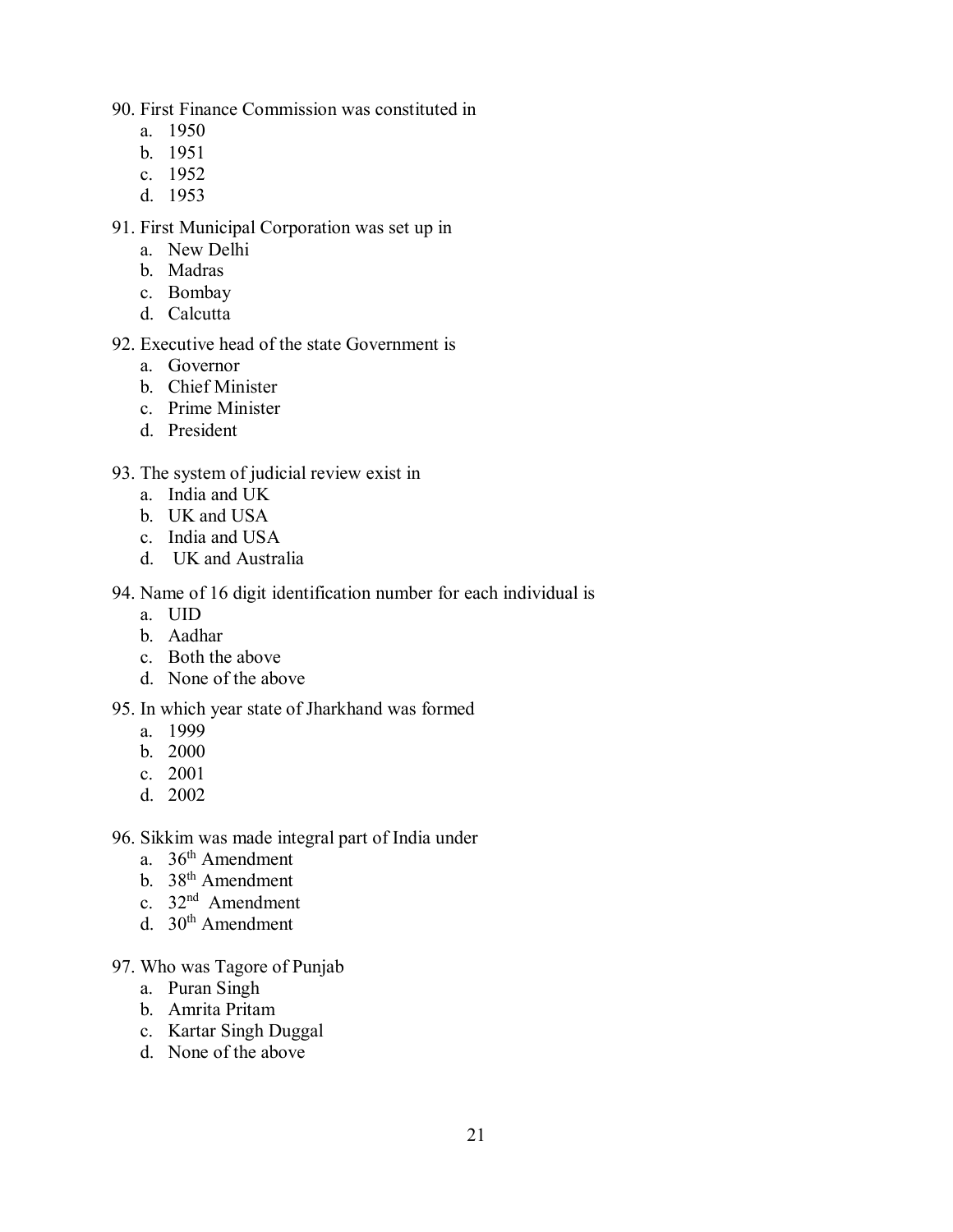- 98. Who gave the slogan 'Jai Hind'
	- a. Mahatma Gandhi
	- b. Subhash Chandra Bose
	- c. Jawahar Lal Nehru
	- d. Sardar Vallabhbhai Patel

#### 99. Which Party was founded by Subhash Chandra Bose

- a. Indian Freedom Party
- b. Azad Hind Fauj
- c. Forward Block
- d. Hind Army

#### 100. Who started news paper Bande Mataram

- a. Bipin Chandra Pal
- b. Rabindra Nath Tagore
- c. Devendra Nath Tagore
- d. Surendra Nath Bannerjee

#### 101. The difference between the place value and face value of 6 in 856973 is

- a. 984
- b. 8563
- c. 5994
- d. 3765
- 102. The unit digit in  $(7^{95} 3^{58})$  is
	- a. 4
	- b. 6
	- c.  $\theta$
	- d. 8

## 103. The least number which should be added to 24978 so that the sum is exactly divisible by 5,6,4 and 3 is

- a. 13
- b. 23
- c. 62
- d. 3

## 104. Six belles commence tolling together and toll at intervals of 2,4,6,8,10 and 12 seconds respectively. In 30 minutes, how many times do they toll together?

- a. 16
- b. 12
- c. 8
- d. 4

# 105. 0.232323….. when converted into a fraction is

- a. 15/40
- b. 23/99
- c. 23/100
- d. 15/17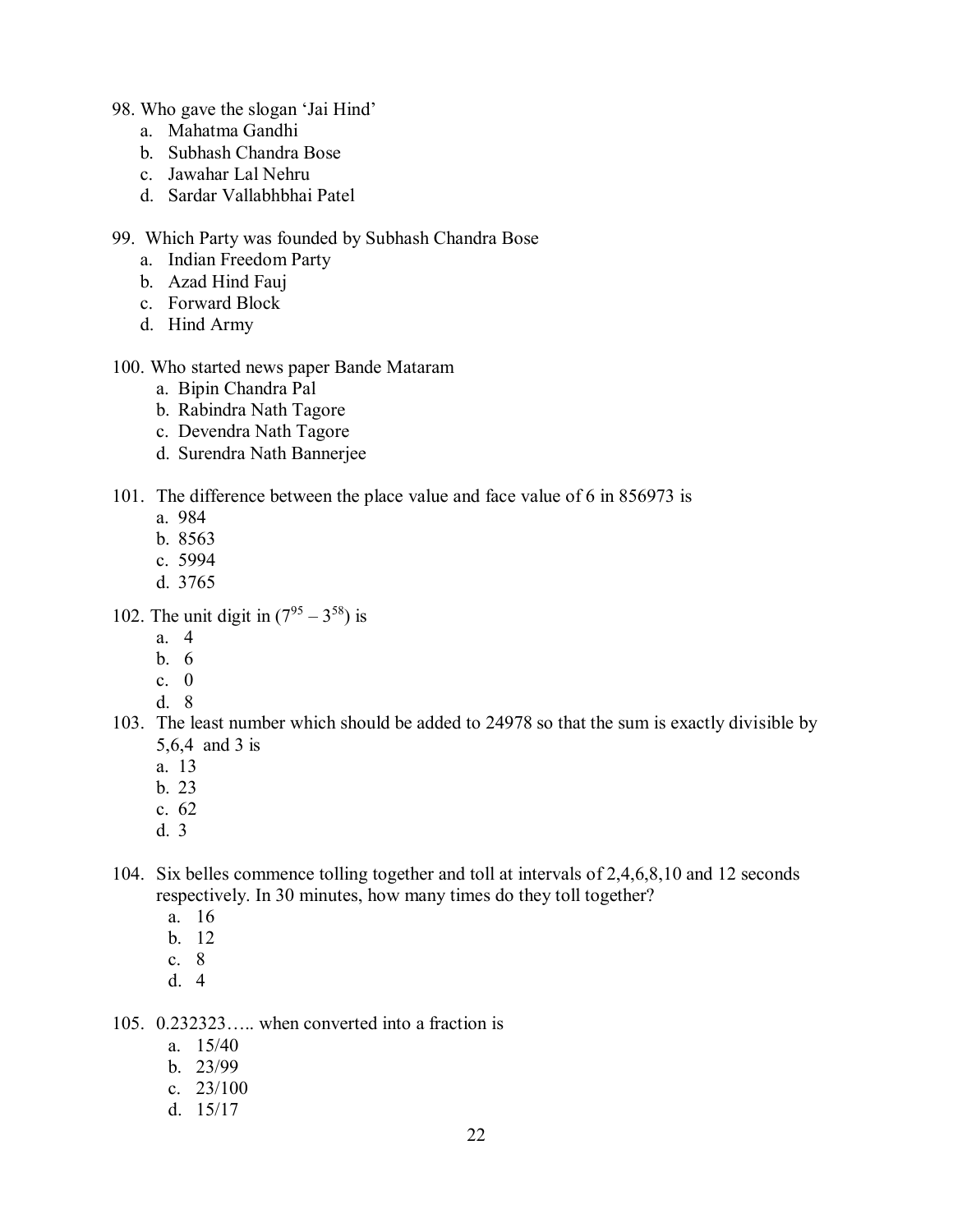106. The value of 0.002 x 0.5 is

- a. 0.01
- b. 0.001
- c. 0.1
- d. 0.0001
- 107. A sum of Rs. 312 was divided among 100 boys and girls in such a way that each girl gets Rs. 3.60 and each boy gets Rs. 2.40. The number of boys is
	- a. 40
	- b. 30
	- c. 20
	- d. 50
- 108. Ajay and Vijay distribute Rs. 100 each in charity. Ajay distributes money to 5 more people than Vijay and Vijay gives Rs. 1 more than Ajay. How many people receive the charity?
	- a. 65
	- b. 55
	- c. 45
	- d. 30
- 109. The number when divided by  $\sqrt{0.25}$  gives the result as 25 is
	- a. 25
	- b. 0.25
	- c. 12.5
	- d. 50
- 110. The cube root of 0.000216 is
	- a. 0.06
	- b. 0.6
	- c. 0.24
	- d. 0.006
- 111. When 15 is subtracted from 7 times a number, the result is 10 more than twice the number. The number is
	- a. 7
	- b. 9
	- c. 11
	- d. 5
- 112. 50 is divided into two parts such that the sum of their reciprocals is 1/12. The two parts are
	- a. 35 and 15
	- b. 30 and 20
	- c. 10 and 40
	- d. 25 and 25
- 113. A batsman makes a score of 87 runs in the  $17<sup>th</sup>$  inning and results in increasing his average by 3. The average after  $17<sup>th</sup>$  Inning is
	- a. 39
	- b. 33
	- c. 37
	- d. 49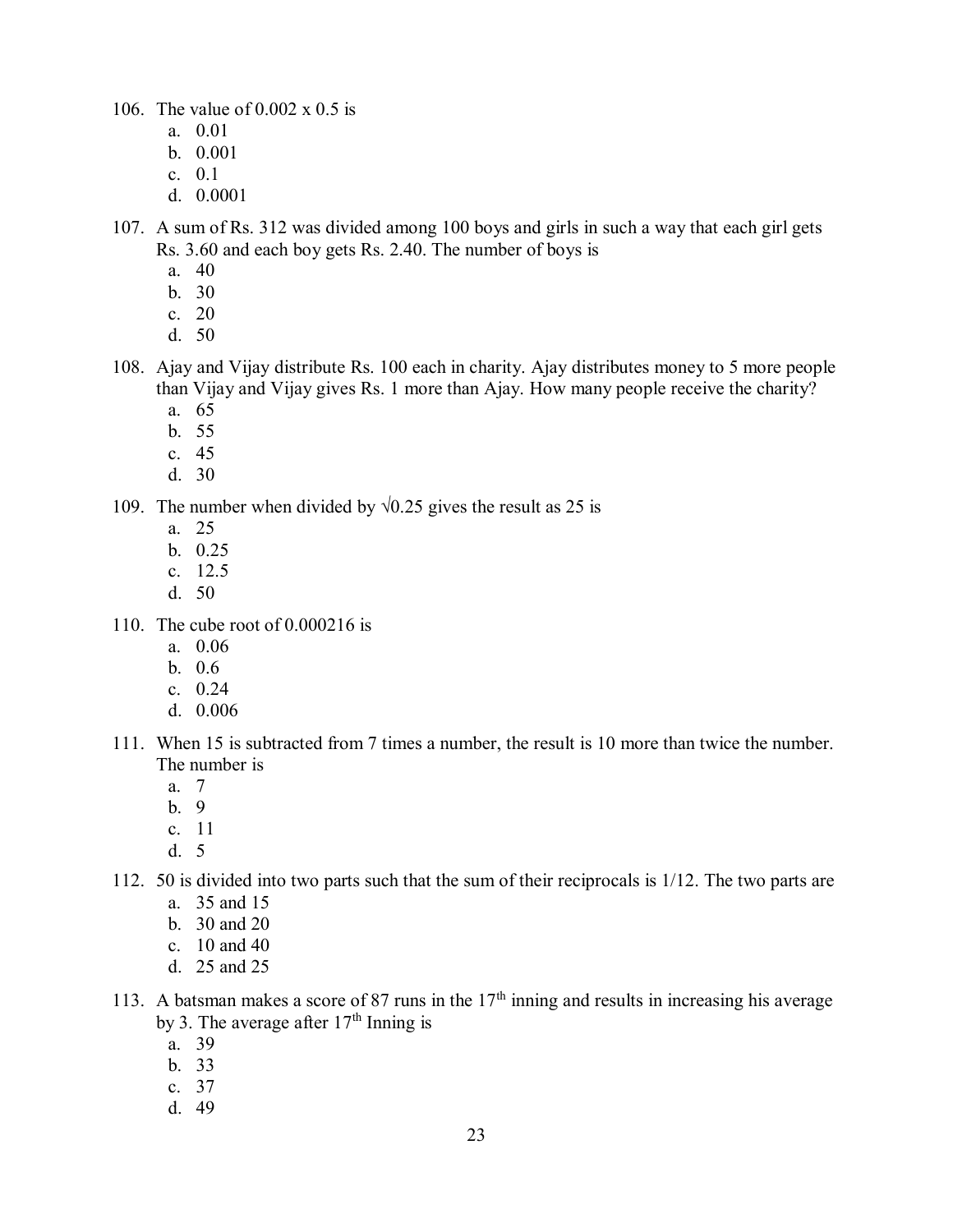- 114. The product of two fractions is 14/15 and their quotient is 35/24. The greater fraction is
	- a. 7/4
	- b. 7/3
	- c. 9/7
	- d. 7/6
- 115. A two-digit number is such that the product of the digits is 8. When 18 is added to the number,

the digit re reversed. The number is

- a. 18
- b. 42
- c. 24
- d. 81

116. The value of  $(27)^{2/3}$  is

- a. 8
- b. 9
- c. 6
- d. 3

117. If  $\sqrt{2^n} = 64$ , n is

- a. 12
- b. 8
- c. 4
- d. 16
- 118. In expressing a length 81.472 km as nearly as possible with three significant digits, the percentage of error is
	- a. 0.028%
	- b. 0.016%
	- c. 0.020%
	- d. 0.034%
- 119. If the numerator of a fraction be increased by 15% and its denominator decreased by 8%, the value of fraction is 15/16. The original fraction is
	- a. 2/3
	- b. 3/4
	- c. 4/5
	- d. 3/5
- 120. A shopkeeper sells an article at a loss of 20%. If the selling price had been increased by Rs. 100, there would have been a gain of 5%. The cost price of the article was
	- a. 300
	- b. 200
	- c. 100
	- d. 400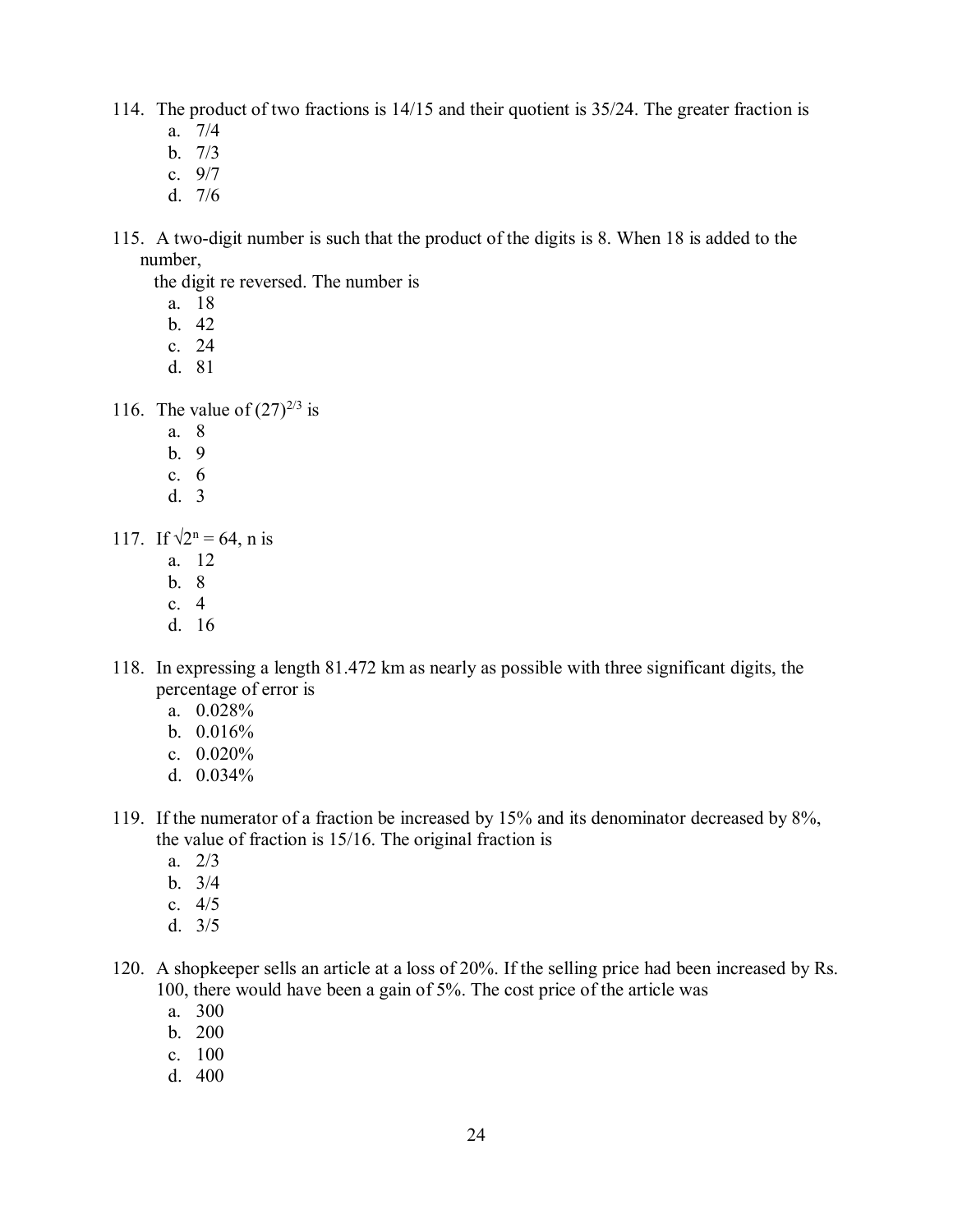- 121. Present ages of Kiran and Syam are in the ratio of 5:4 respectively. Three years hence, the ratio of their ages will become 11:9 respectively. What is Syam's present age in years?
	- a. 24
	- b. 22
	- c. 18
	- d. 29
- 122. A rectangular parking space is marked out by painting three of its sides. If the length of the unpainted side is 9 feet, and the sum of the lengths of the painted sides is 37 feet, find out the area of the parking space in square feet?
	- a. 120
	- b. 154
	- c. 126
	- d. 100
- 123.  $4211.01 + 22.261 ? = 2645.759$ 
	- a. 1587.512
	- b. 1262.542
	- c. 1348.526
	- d. 1232.658
- 124. How much time will it take for an amount of Rs. 900 to yield Rs. 81 as interest at 4.5% per annum of simple interest?
	- a. 4 years
	- b. 6 years
	- c. 1 year
	- d. 2 years
- 125. The square root of 16641 is
	- a. 229
	- b. 199
	- c. 129
	- d. 139

126.  $248 \div \sqrt{64}$  equals to

- a. 14
- b. 18
- c. 20
- d. 16

127. What smallest number should be added to 8444 such that the sum is completely divisible by 7?

- a. 3
- b. 4
- c. 5
- d. 6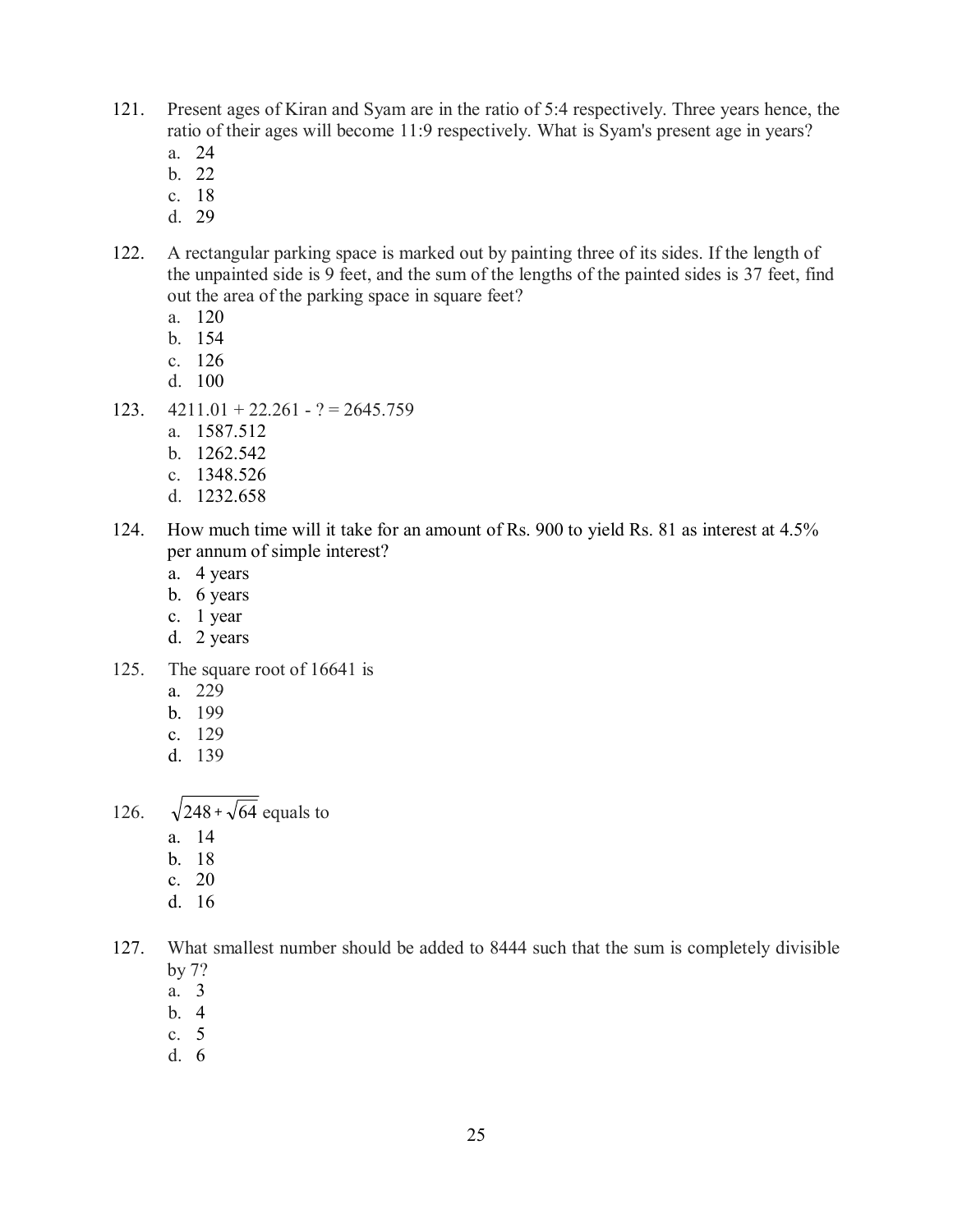- 128. The missing number, *x*, of the series 1, 8, 27, 64, 125, 216, *x* is
	- a. 243
	- b. 453
	- c. 456
	- d. 343

129. A train of length 150 metres takes 40.5 seconds to cross a tunnel of length 300 metres. The speed of the train in kmph is

- a. 60
- b. 50
- c. 40
- d. 30
- 130. One side of a rectangular field is 15 m and one its diagonal is 17 m. The area of the field is
	- a.  $100 \text{ m}^2$
	- b.  $120 \text{ m}^2$
	- c.  $140 \text{ m}^2$
	- d.  $100 \text{ m}^2$
- 131. The percentage profit earned by selling an item for Rs. 1920 is equal to the percentage loss incurred by selling the same item for Rs. 1280. At what price should the item be sold to make 25% profit?
	- a. 2000
	- b. 2500
	- c. 3000
	- d. 4000
- 132. In a km race A beat B by 28 metres or 7 seconds. A's rime over the course is
	- a. 3 min. 4 sec.
	- b. 4 min. 3 sec.
	- c. 2 min. 5 sec.
	- d. 5 min. 4 sec.
- 133. The average of five numbers is 27. If one number is excluded, the average becomes 25. The

excluded number is

- a. 30
- b. 25
- c. 35
- d. 20
- 134. The ratio 5:4 expressed as a percent equals
	- a. 125
	- b. 12.5
	- c. 40
	- d. 30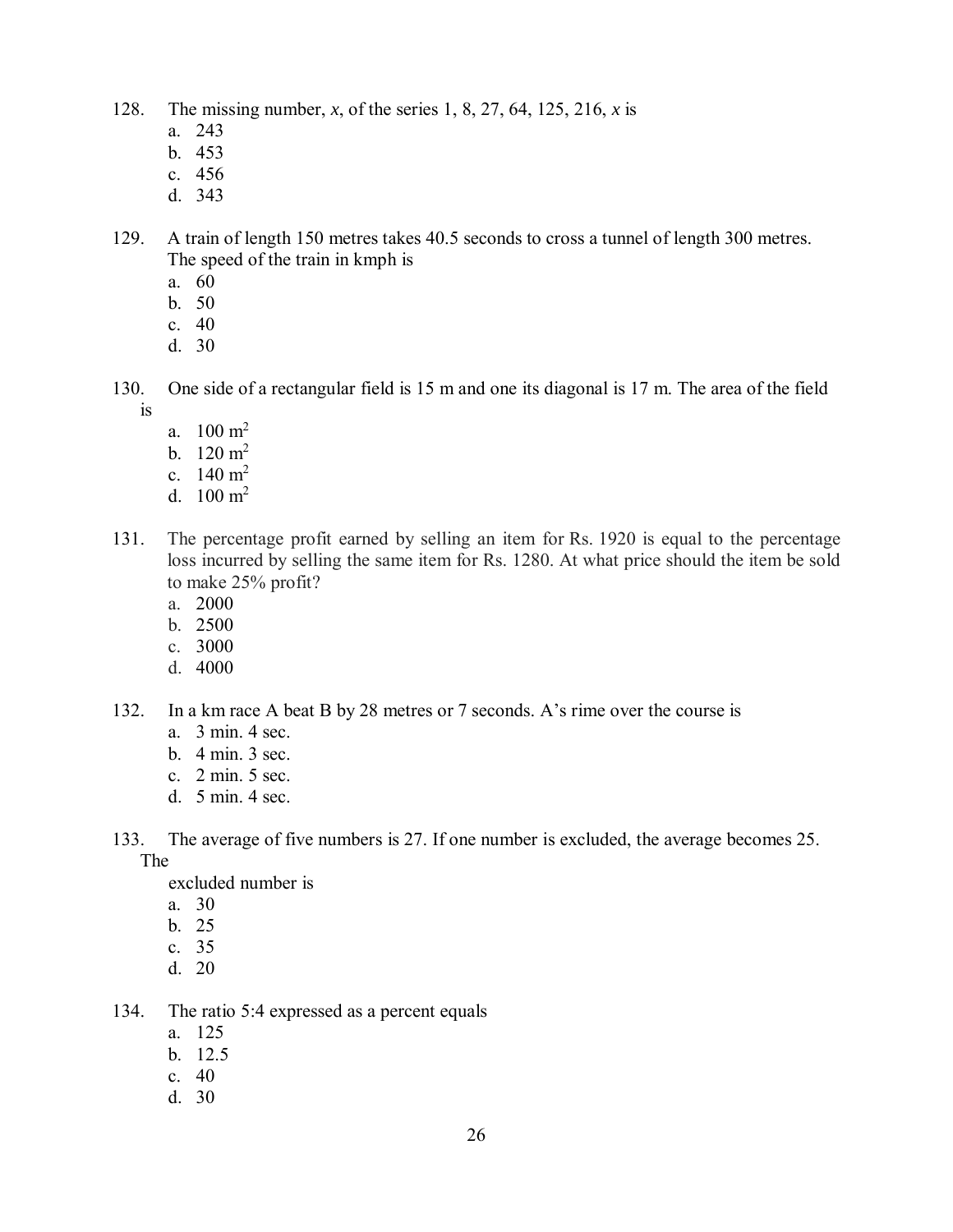- 135. The least number which when increased by 5 is divisible by 24, 32, 36 and 54, is
	- a. 859
	- b. 429
	- c. 879
	- d. 359
- 136. If 1.125 x  $10^k = 0.001125$ . the k is
	- $a 1$
	- b.  $-2$
	- c. -3
	- d. -4
- 137. A hemisphere and a cone have equal bases. If their heights are also equal, the ratio of their
	- curved surfaces will be
	- a. 1:2
	- b. 1:3
	- c.  $1:\sqrt{3}$
	- d.  $1:\sqrt{2}$
- 138. In a rain shower 5 cm of rain falls. The volume of water that falls on 1.5 hectares of ground is
	- a. 75 cu. m
	- b. 750 cu. m
	- c. 7.5 cu. m
	- d. 75000 cu. m
- 139. In what ratio must a grocer mix two varieties of tea worth Rs. 60 a kg and Rs. 65 a kg so that
	- selling the mixture at Rs. 68.20 per kg gives him a profit of 10%?
	- a. 2:3
	- b. 3:2
	- c. 3:4
	- d. 4:3
- 140. The fourth proportional to 4, 9, 12 is
	- a. 27
	- b. 15
	- c. 18
	- d. 30
- 141. Which day is observed as Diabetes Day
	- a. 14<sup>th</sup> November
	- b. 24<sup>th</sup> November
	- c. 2<sup>nd</sup> November
	- d. 4<sup>th</sup> November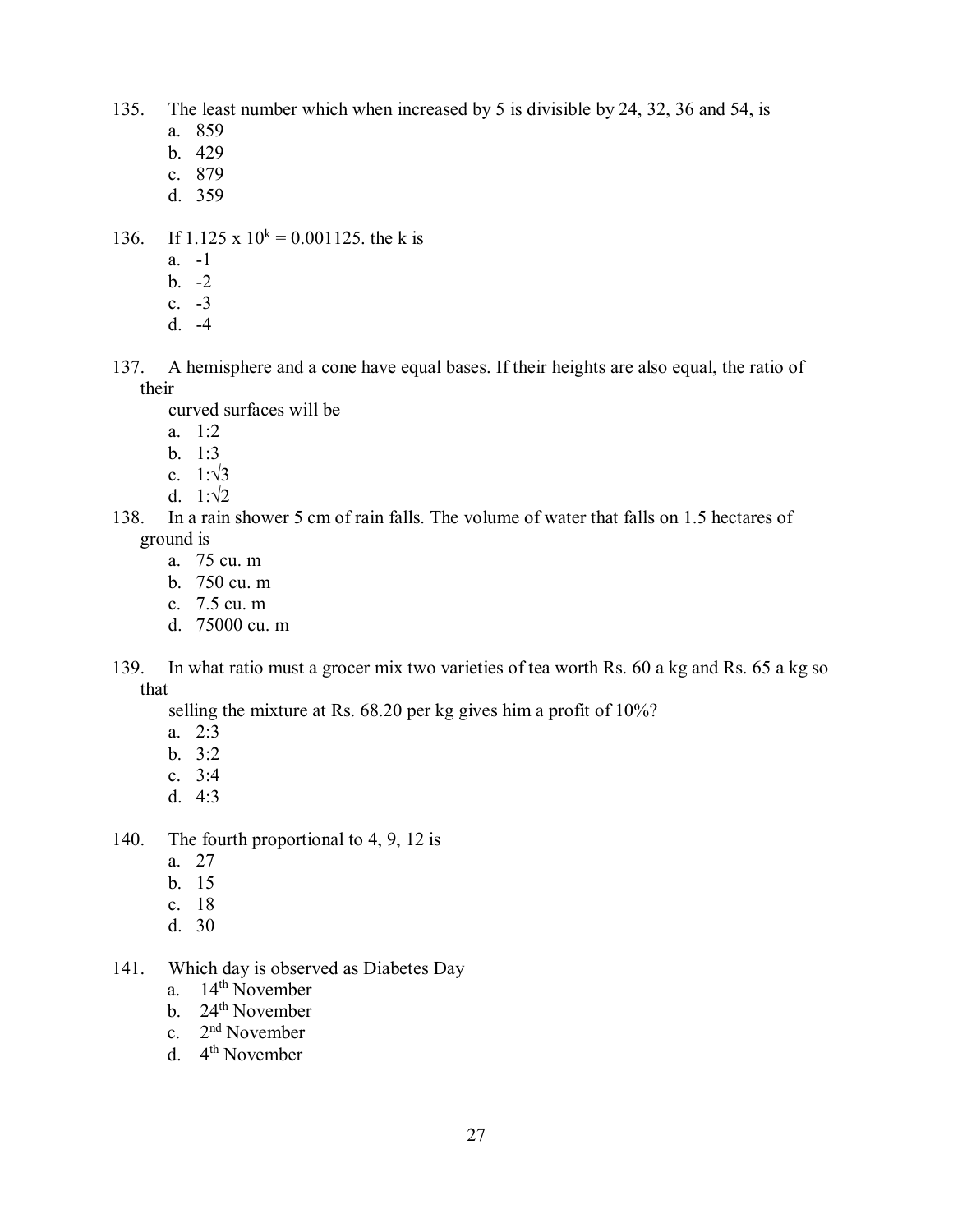- 142. Who wrote the famous book "Origin of Species by Means of Natural Selection"
	- a. Darwin
	- b. Lamarck
	- c. [Hooker](https://en.wikipedia.org/wiki/Joseph_Dalton_Hooker)
	- d. Wallace
- 143. The Prime Minister launched Swach Bharat Abhiyan on October 2014 at
	- a. Rashtrapathi Bhawan, New Delhi
	- b. [Rajghat,](https://en.wikipedia.org/wiki/Raj_Ghat_and_associated_memorials) [New Delhi](https://en.wikipedia.org/wiki/New_Delhi)
	- c. Gandhi Nagar, Gujarat
	- d. Sabarmati, Ahmedabad, Gujarat
- 144. Ozone hole is maximum over
	- a. Russia
	- b. Antarctica
	- c. Alaska
	- d. America
- 145. The most abundant element is
	- a. Nitrogen
	- b. Iron
	- c. Calcium
	- d. Silicon
- 146. Hydrocarbons from Petroleum are isolated through
	- a. Pyrolysis
	- b. Fractional Crystallization
	- c. Fractional distillation
	- d. Sublimation

#### 147. Milk is

- a. Oil in water emulsion
- b. Water in oil emulsion
- c. Fat in protein emulsion
- d. None of the above
- 148. What is speed of light in vacuum
	- a.  $8 \times 10^{13}$  m s<sup>-1</sup>
	- b.  $3 \times 10^{18}$  m s<sup>-1</sup>
	- c.  $8 \times 10^3$  m s<sup>-1</sup>
	- d.  $3 \times 10^8$  m s<sup>-1</sup>
- 149. A fuse wire is made up of
	- a. Tin and Copper Alloy
	- b. Tin and Lead Alloy
	- c. Tin and Silver Alloy
	- d. Tin and Aluminum Alloy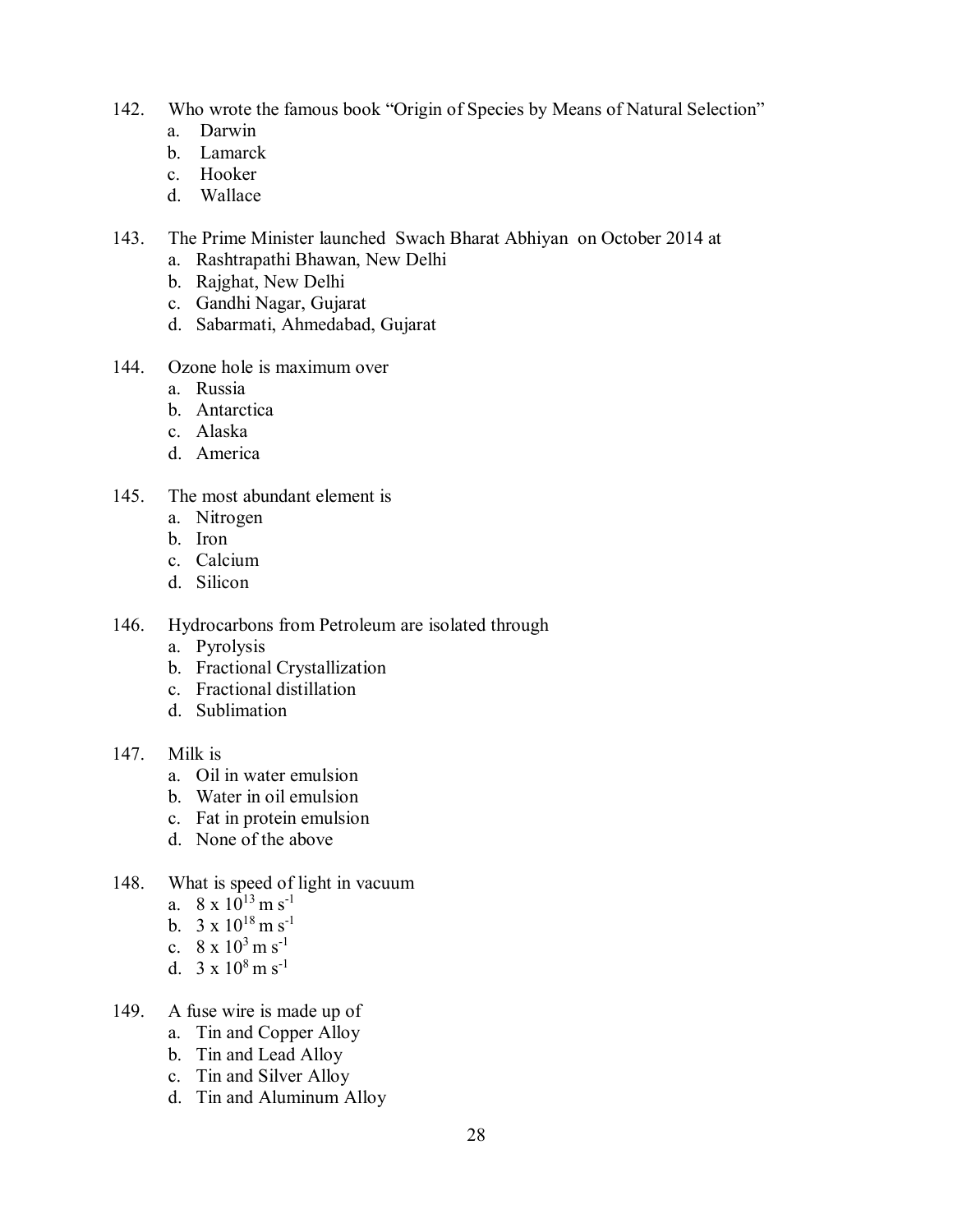- 150. Which of the following is not a poor conductor of electricity
	- a. Selenium
	- b. Sulphur
	- c. Phosphorus
	- d. Bromine
- 151. SI unit for amount of substance
	- a. gram
	- b. kilogram
	- c. mol
	- d. dalton
- 152. Bandipur National Park is situated in
	- a. Rajasthan
	- b. Madhya Pradesh
	- c. Karnataka
	- d. Chhattisgarh
- 153. National Institute of Design is situated in
	- a. New Delhi
	- b. Hyderabad
	- c. Ahmedabad
	- d. Mumbai
- 154. First Five Year Plan was started in
	- a. 1949-50
	- b. 1950-51
	- c. 1951-52
	- d. 1952-53
- 155. The national flower of India is
	- a. Rose
	- b. Sunflower
	- c. Jasmine
	- d. Lotus
- 156. *Canis* is genus name for
	- a. cats
	- b. dogs
	- c. pigs
	- d. monkey
- 157. Which of the following was twice winner of the Nobel Prize
	- a. Marie Curie
	- b. Maria Goeppert Mayer
	- c. Youyou Tu
	- d. née Sklodowska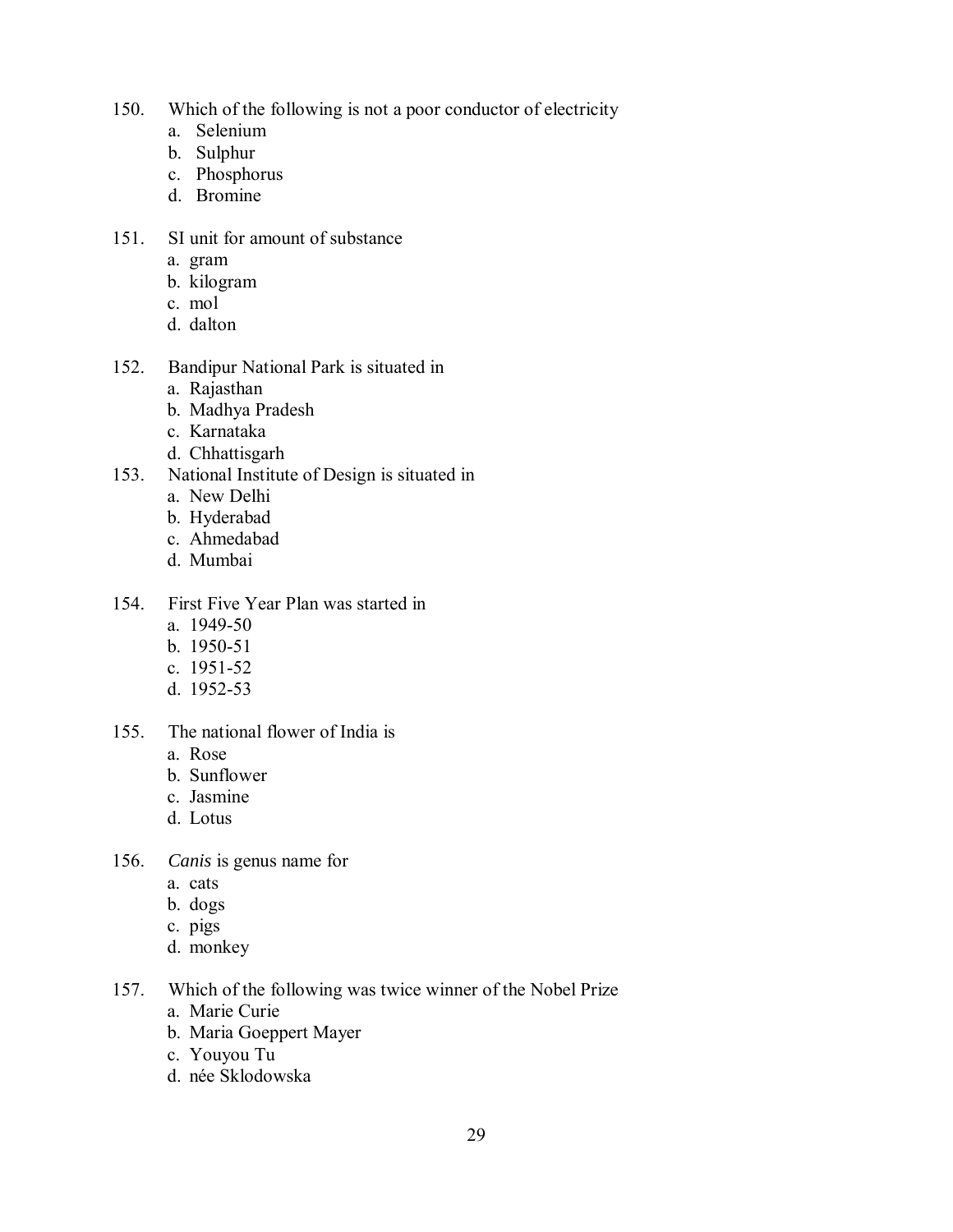- 158. Who was awarded Padma Vibhushan award 2015
	- a. Shri L. K. Advani
	- b. Shri Prakash Singh Badal
	- c. Shri Kottayan K. Venugopal
	- d. All of the above
- 159. Recently GBU-43/B bomb was dropped in Afghanistan. It is a
	- a. **Low Powered Nuclear Bomb (LPNB)**
	- b. Massive Ordnance Air Blast Bomb (MOAB)
	- c. None of the above
	- d. Both the above
- 160. Which country was first to make Corporate Social Responsible Act
	- a. England
	- b. USA
	- c. [Japan](http://envfor.nic.in/content/honble-minister-ef-ic-shri-prakash-javadekar-joins-office)
	- d. China
- 161. Montreal Protocol is related to
	- a. Global warming
	- b. Protection of Ozone layer
	- c. Green house gas emission
	- d. Deforestation
- 162. International Mother Earth Day is observed every year on
	- a. 22 April
	- b. 22 May
	- c. 22 June
	- d. 22 July
- 163. 'Amrapali' is a name of
	- a. Litchi variety
	- b. Pineapple variety
	- c. Mango variety
	- d. Basmati rice variety
- 164. Where XIX Commonwealth Forestry Conference was organized in India
	- a. New Delhi
	- b. Uttarakhand
	- c. Tamil Nadu
	- d. Madhya Pradesh
- 165. Tropical Forest Research Institute is situated in
	- a. Dehradun
	- b. Bangalore
	- c. Jabalpur
	- d. New Delhi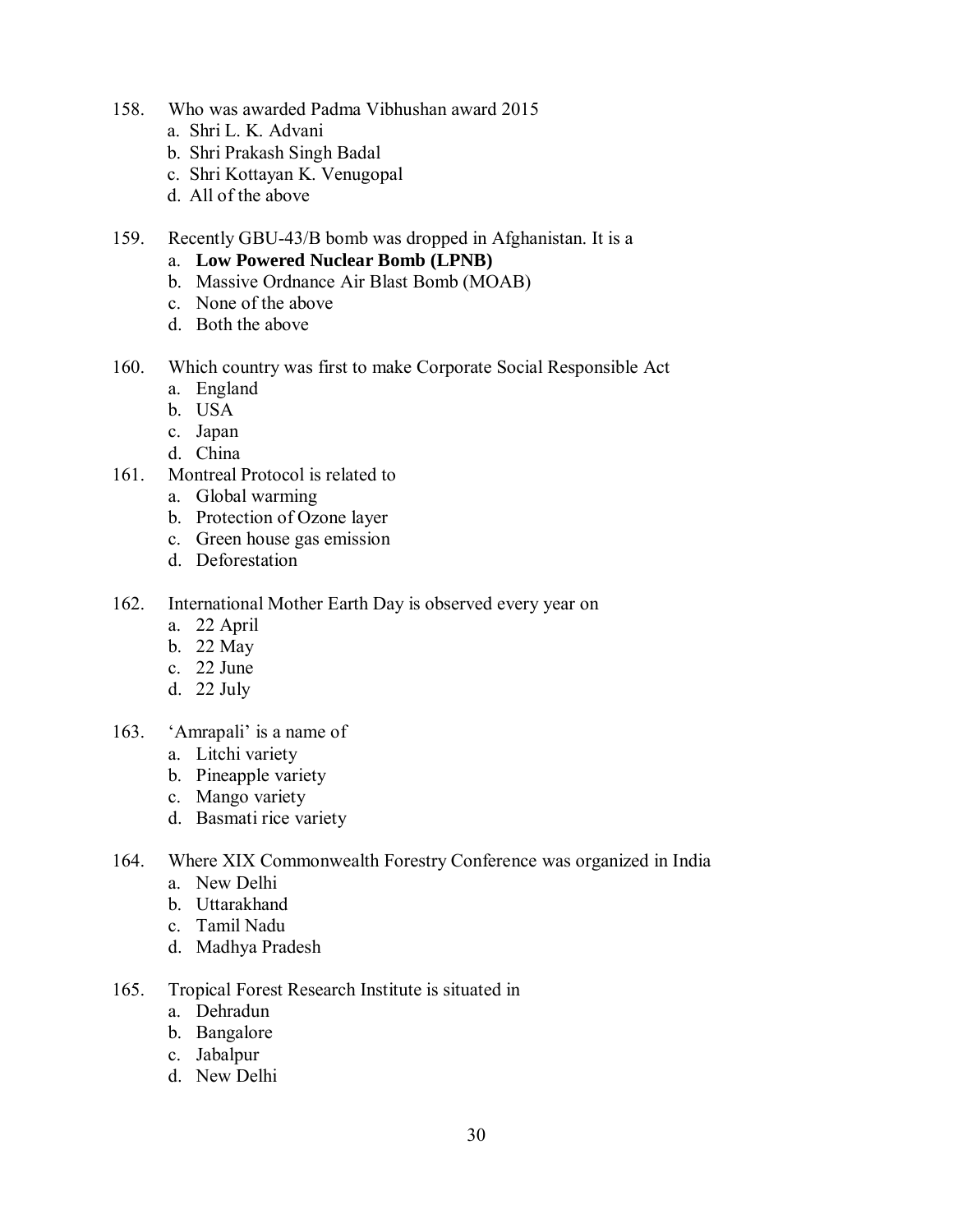- 166. Who is the Minister of State for Environment, Forest and Climate Change (Independent Charge)
	- a. [Shri Prakash Javadekar](http://envfor.nic.in/content/honble-minister-ef-ic-shri-prakash-javadekar-joins-office)
	- b. Shri Anil Madhav Dave
	- c. Smt. Sushma Swaraj
	- d. Smt.Maneka Sanjay Gandhi
- 167. Shri Yogi Adityanath is New Chief Minister of
	- a. Uttarakhand
	- b. Uttar Pradesh
	- c. Punjab
	- d. Goa
- 168. First GM variety of cotton developed by
	- a. Punjab Agriculture University
	- b. Tamil Nadu Agriculture University
	- c. G. B. Pant University of Agriculture and Technology
	- d. Indian Agriculture Research Institute
- 169. IFFCO and which bank provide credit cards to the farmers with overdraft facility
	- a. State Bank of India
	- b. Reserve Bank of India
	- c. Bank of Baroda
	- d. ICICI Bank
- 170. Indian health institute wining first prize for sanitation and hygiene under the Kayakalp awards

2017

- a. All India Institute of Medical Sciences, New Delhi
- b. Sanjay Gandhi Postgraduate Institute of Medical Sciences
- c. The Christian Medical College, Vellore
- d. Maulana Aad Medical College, New Delhi

**171-175:** Out of the four alternatives, choose the one which best expresses the meaning of the given

**Word** 

171. Abstruse

- a. Exiting
- b. Profound
- c. Suspended
- d. Recondite

#### 172. Veracious

- a. Truthful
- b. Gluttonous
- c. Funny
- d. Venturous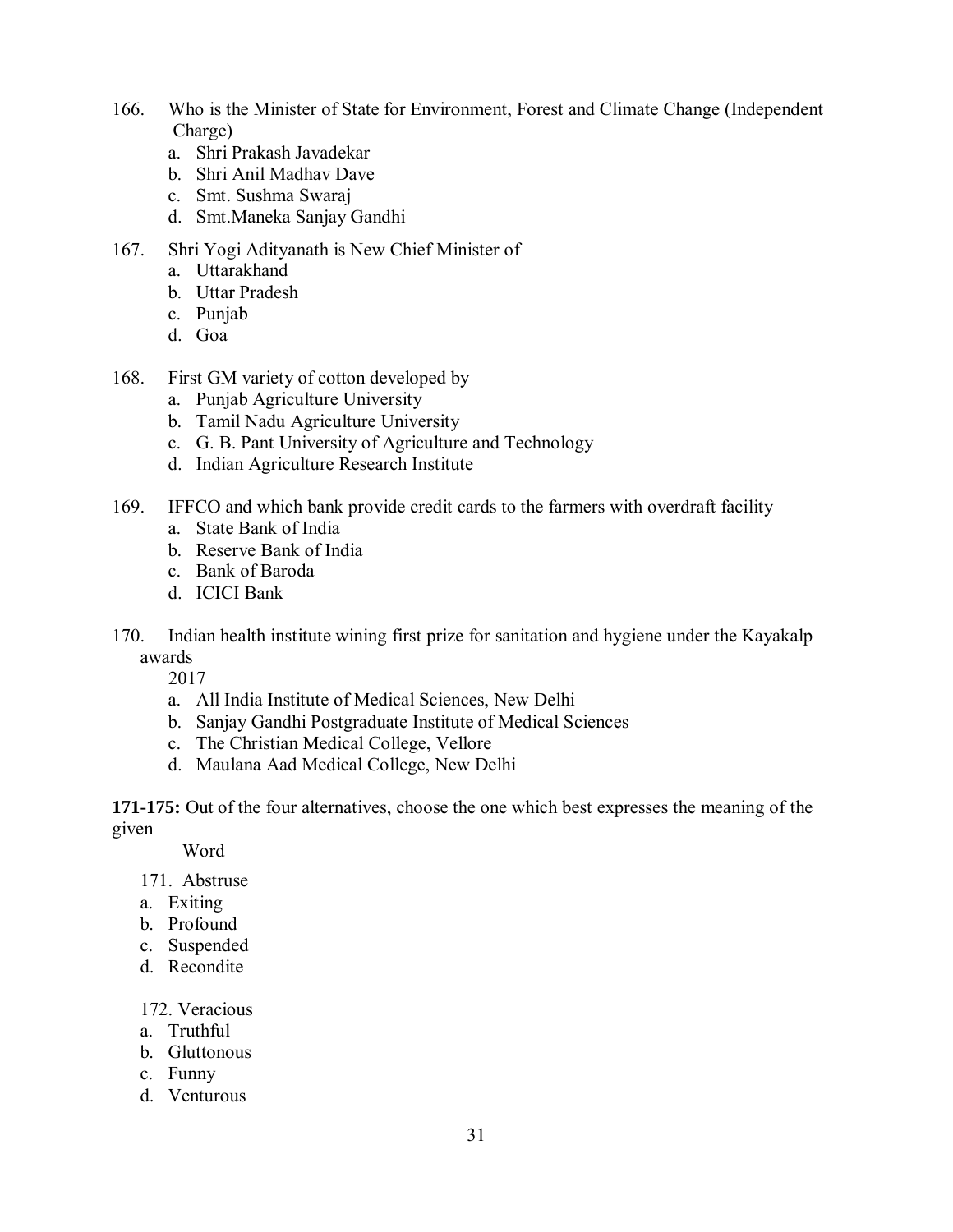#### 173. Truculent

- a. Juicy
- b. Aggressive
- c. Violent
- d. Uncivilized

#### 174. Supercilious

- a. Trivial
- b. Haughty
- c. Secret
- d. Honest

175. recalcitrant

- a. Fragrant
- b. Revolutionary
- c. Obstinately stubborn
- d. Curative

**176-180:** In each of the four words given under following four choices, one word is **wrongly spelt**.

Identify the incorrect word

176.

- a. DECENT
- b. DESCENT
- c. DISSENT
- d. DESENT

177.

- a. PHYSICS
- b. PHYSICK
- c. PHYSIQUE
- d. PHYSIC

178.

- a. CITE
- b. SIGT
- c. SIGHT
- d. SITE

179.

- a. AFECT
- b. EFFECT
- c. CASUAL
- d. CAUSAL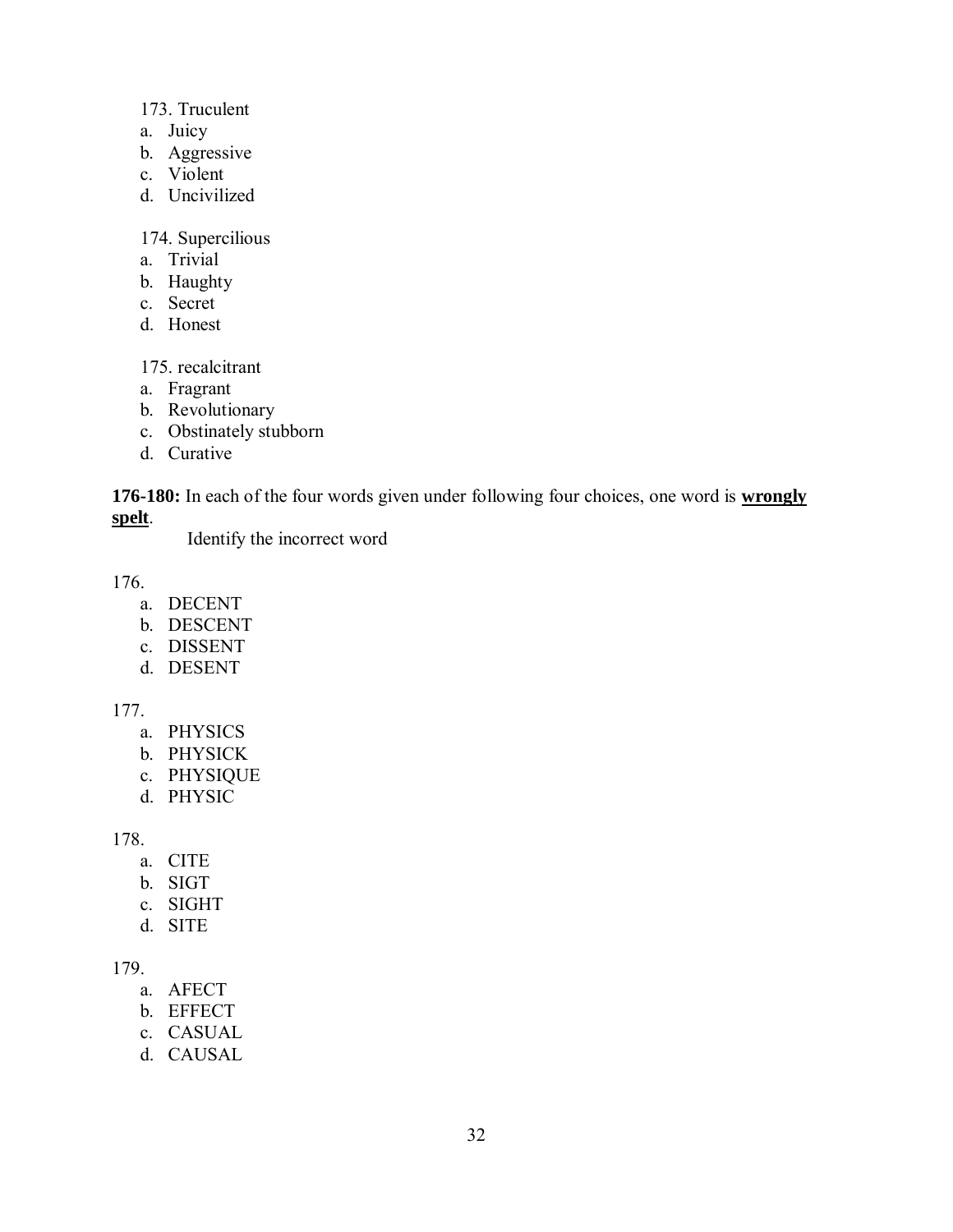180.

- a. VAINE
- b. VEIN
- c. VANE
- d. VAIN

**181-185:** Pick out the most appropriate meaning of the following underlined phrases in each sentence out of four options –

#### 181. You should be fare and square in your dealings

- a. Reasonable
- b. Honest
- c. Prudent
- d. Quick

#### 182. By and by he became expert in dealing customers

- a. Gradually
- b. Very soon
- c. Without any efforts
- d. With great efforts

#### 183. His honor is at stake

- a. Watched by everybody
- b. Disliked
- c. Respected
- d. In danger

# 184. The whole night he talked at random

- a) Continuously
- b) Very loudly
- c) Without any aim
- d) Honestly

185. The then Vice Chancellor was all in all at Allahabad University

- a. Supreme
- b. Holding all the administrative posts
- c. Very resourceful
- d. Helping to all

#### **186-190: Pick out the most appropriate meaning of the following idiomatic expressions out of four options given in each case**

186. To nip in the bud

- a. To pluck a flower bud
- b. To destroy at an early stage
- c. To poke a needle to a very soft thing
- d. To destroy a soft thing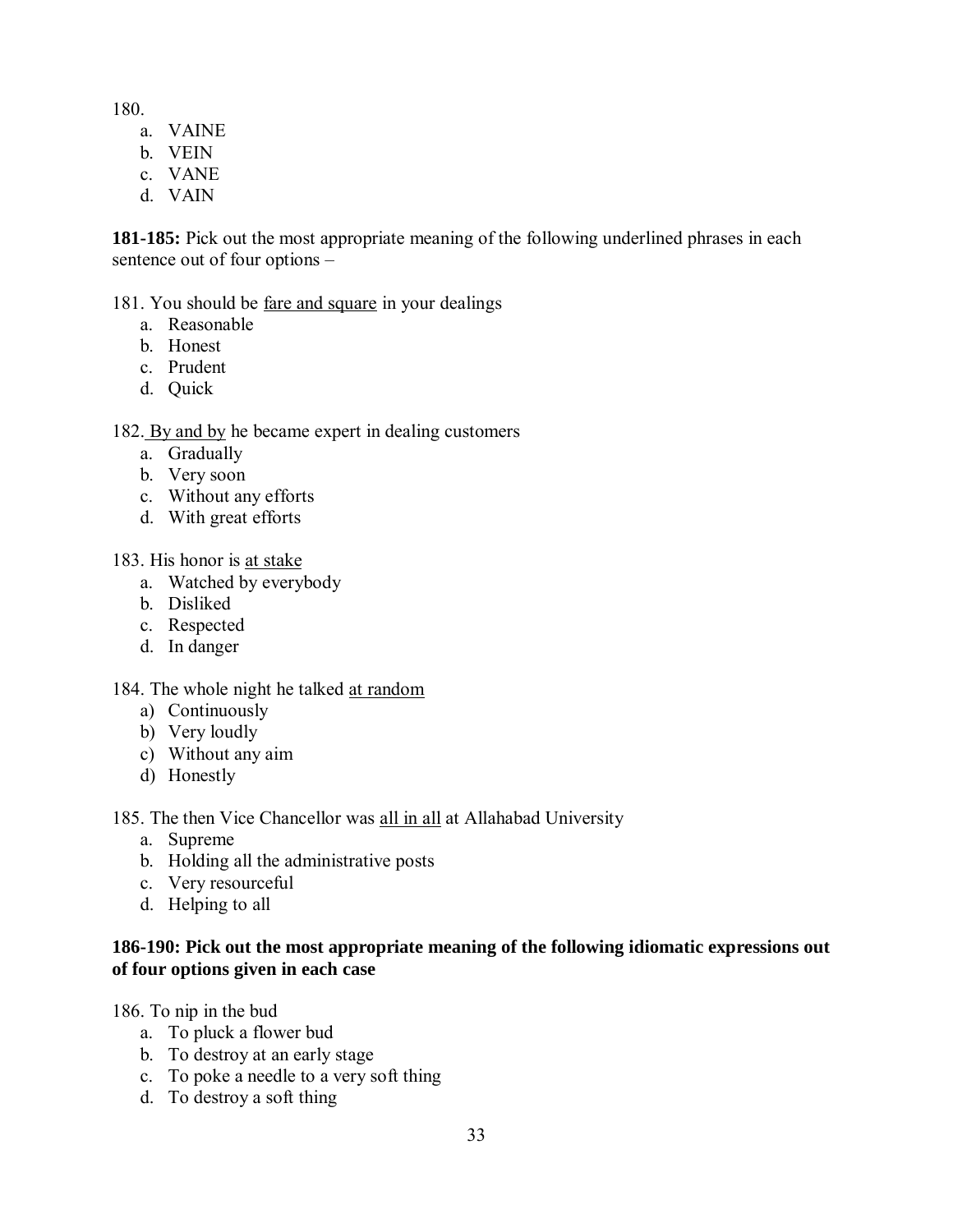- 187. To give the cold shoulder
	- a. To treat coldly
	- b. To treat nicely
	- c. To treat warmly
	- d. None of the above

188. To do yeoman's service

- a. To do social work
- b. To do public service
- c. To do excellent work
- d. To do poor work

189. To cry over spilt milk

- a. To spend time in useless regret
- b. To cry after the event is over
- c. To fight over unnecessary things
- d. To cry for some loss

#### 190. To make a figure

- a. To draw a sketch
- b. To distinguish oneself
- c. To make a statue of mud
- d. To make a statue of wood

#### **191-195: Fill in the blank with appropriate preposition**

191. Come what may adhere to --------------my principles

- a. With
- b. To
- c. On
- d. Upon

# 192. Sincere people always abide \_\_\_\_\_ their friends in all circumstances

- a. With
- b. In
- c. By
- d. Up

193. They sailed the river.

- a. In
- b. On
- c. Down
- d. Against

194. Everyone of us will have to atone -------------his or her misdeeds.

- a. Of
- b. About
- c. With
- d. For